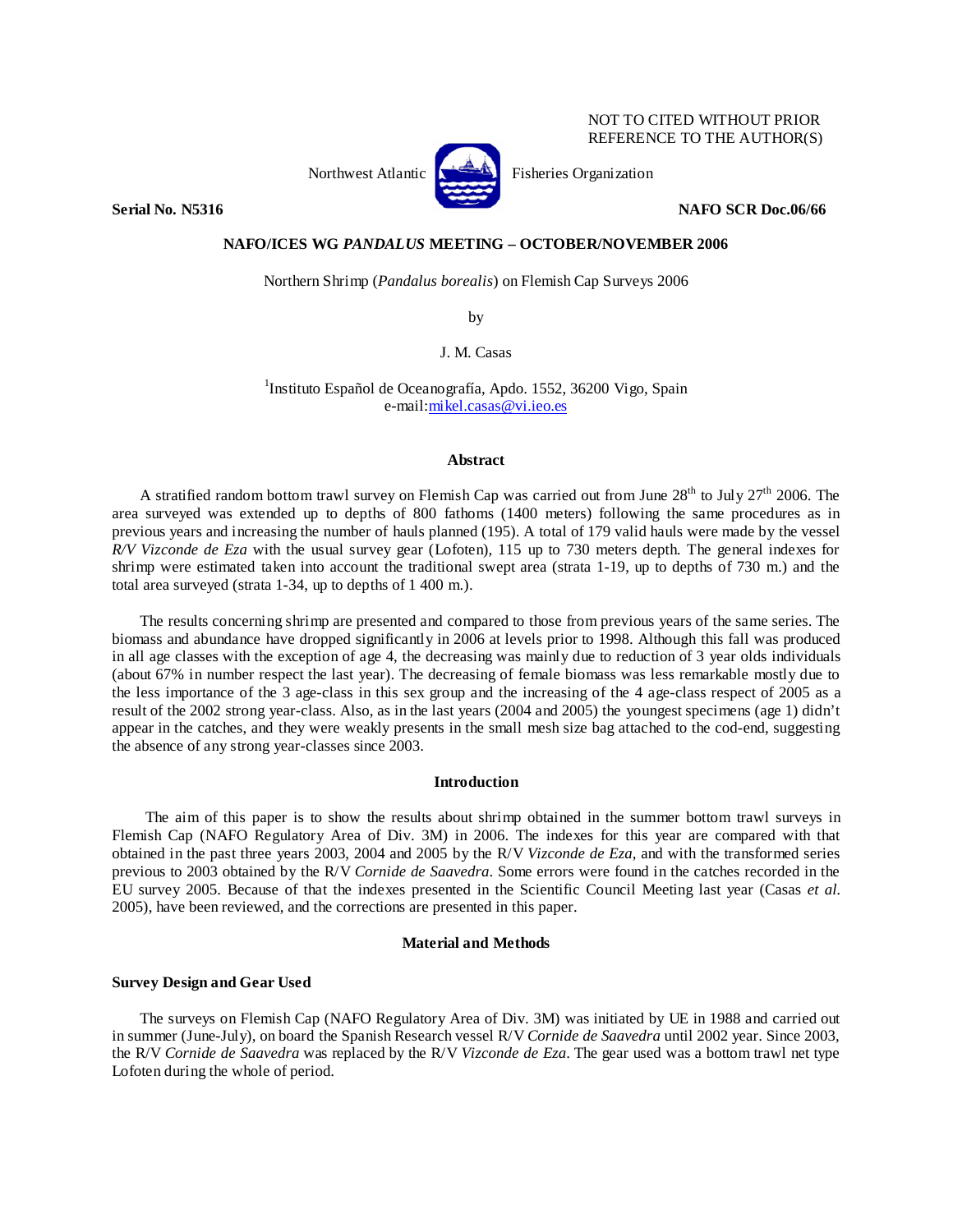In 2006 the survey was carried out from  $28<sup>th</sup>$  of June to  $27<sup>th</sup>$  of July. As the last years, the area prospected in Flemish Cap was spread up to 1 400 meters. The new area was sampled by means of 64 additional hauls proportionally distributed in the new 15 strata. The haul number carried out in the 19 strata with depths minor than 740 m. was of 115.

The bottom trawl surveys followed the same procedures as in previous years. The specifications about the main technical data of the survey are described in Table 1.

#### **Sampling**

Samples of approximately 1.5 kilogram shrimp were taken in each tow where this species was present for length frequency determination. Also, some samples were frozen for length-weight analysis in the laboratory.

Shrimps were separated into males and females according to the endopod of the first pleopod (Rasmussen, 1953). Individuals changing sex phase, according to this criterion, were included as females. Females were further separated as primiparous (first time spawners) and multiparous (spawned previously) based on the condition of the external spines (McCrary, 1971). Ovigerous females were considered as a group and were not included with multiparous females.

Oblique carapace length (CL), the distance from the base of the eye to the posterior dorsal edge of the carapace (Shumway *et al*., 1985), was measured to the lower 0.5 mm length-classes. Sampling length data were used to obtain an estimate of population length distributions in the whole area and to compare it with the estimates of the other years.

#### Sex reversal  $(L_{50F})$  and Length at Maturity  $(L_{50MF})$

In order to analyze changes in the length at maturity, from each length class the proportion (*pi*) of mature females against all specimens was calculated. The method used to estimate the maturity ogive and the length where the 50% of the specimens are mature females (*L50FM*) was based on fitting of the sigmoid, so-called logistic curve.

The equation used was

$$
Y = 1/(1+e^{-(a+bx)}).
$$

with a *y b* being the intercept and slope respectively of the regression *Ln (pi/1-pi)* on length-class.

The logistic curve was fitted each year using a non-linear method to estimate the parameters by iteratively minimizing the sum of squares of the deviations between observed and predicted proportions where the mature females were presents.

In the same way the sex ratio by length classes were estimated to obtain the length at sex change where 50% of the specimens are females  $(L_{50F})$ .

# **Age Composition and MIX Program**

As previous years the length frequency distribution by sex group were analysed by MIX program and the proportion, mean lengths and standard deviations of the mean length (sigma) are calculated for each age component and sex group. When the modal components overlap and obscure one another, was necessary to reduce the number of parameters estimated in order to get the best and reasonable adjust. We have constrained sigma very often fixing the coefficient of variation (CV) at 0.045 or keeping it constant.

After getting the proportions and mean lengths for every age/sex group the results were used to calculate the total number of individuals in every age/sex group according to the biomass estimate. This was done by transforming the CL to weight using the weight length relationship estimated each year during the survey. So, the mean lengths were converted to mean weights to calculate the number of males, primaparous females and multiparous females (Skúladóttir and Diaz, 2001).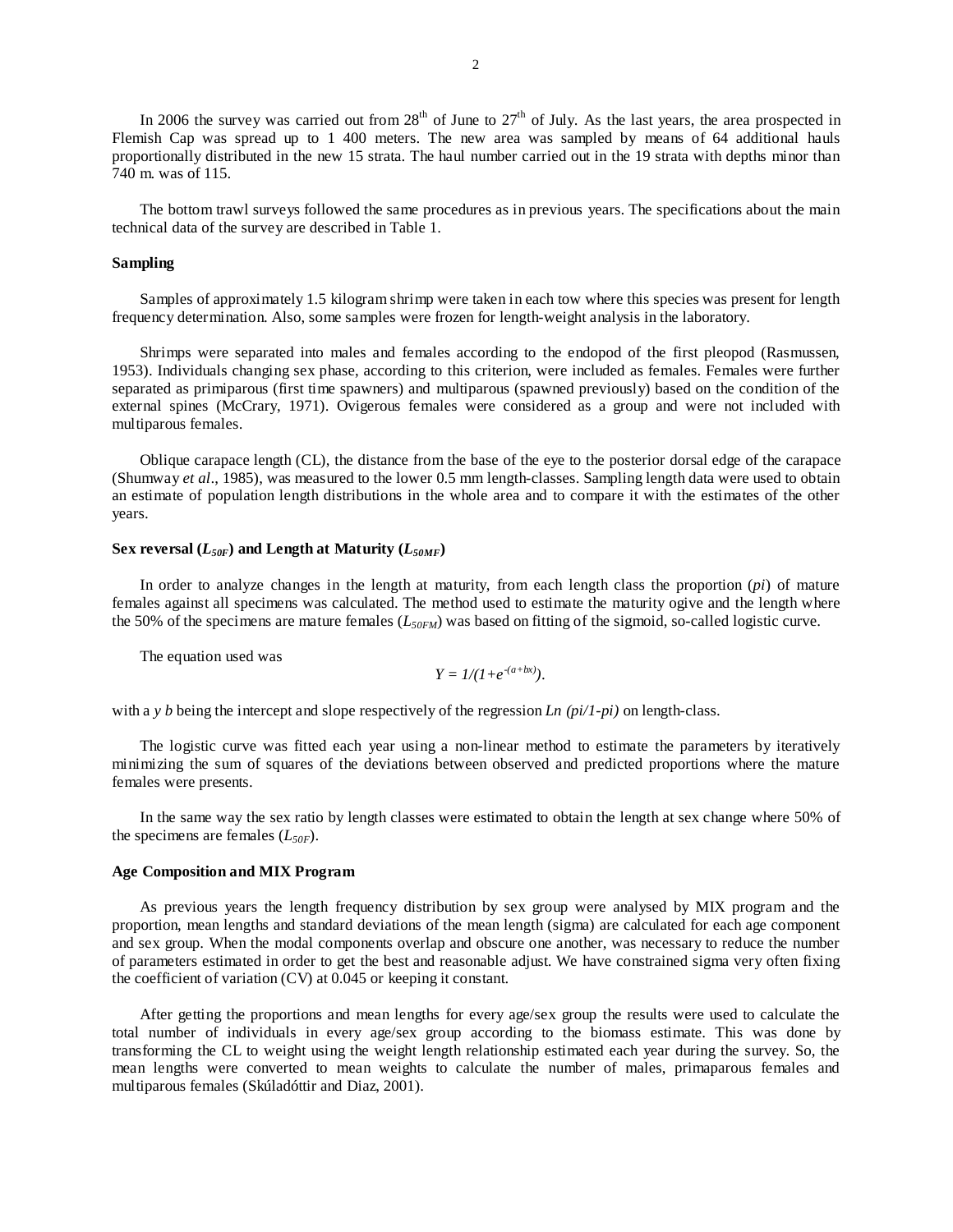#### **Small Mesh Size Bag on the Cod-end**

Knowing that mean size of shrimp coincides with the selection range of the 35 mm mesh currently used, a bag with 6 mm mesh size was attached as last years to the cod-end of the Lofoten gear, just in a position where escapement is believed to be the highest. The base of the bag was a square of 36 cm in each side. The whole shrimp caught in the juvenile bag was weighted and measured.

#### **Results**

#### **Biomass**

This year a total of 179 valid bottom trawls were completed with Lofoten trawl gear in Flemish Cap survey, 115 of them were carried out in the traditional strata prospected from 1988 with depths up to 740 m. (Fig. 1).

Total shrimp biomass, estimated by swept area method and mean catch per tow from 1988 to 2006 are presented in Table 2. The values presented from 1988 to 2002 year are those resultants of the Warren's transformation of the lengths distribution obtained by the R/V *Cornide Saavedra* and the length-weight relationship estimated every year (Casas *et al.*, 2005).

The increasing of biomass since 1988 to 1992, coincided with a period of time where there was not a directed fishery to shrimp and the cod stock began to decline. With the beginning of the shrimp fishery in 1993 the biomass declined up to 1997. After that the stock recovered reasonably well staying without trends in the last years showing high annual variability. The biomass index obtained in 2005 (30 675 tons), was among the highest of the series, increasing a 52% with regard to 2004. This increase contrasts with the biomass estimated this year (16 235 tons), the lowest since 1997 and about a 47% lesser than the estimated in 2005.

Biomass estimated by depth strata from 1988 to 2006 is shown in Table 3. The presence of shrimp in shallowest strata, with depths less than 140 fathoms (257 m), was scarce in the first years (1988-1995). However, since 1996, a noticeable amount of shrimp occurred in these strata and the estimated biomass increased up to 2002 year where 12 978 tons, about the 36% of the total biomass were estimated in depths lesser than 140 fathoms (Table 4). After 2002 the biomass estimated in these depths declined each year and in 2006 was only the 16% of total biomass. In accordance with this, the catch distributions observed during the 2006 survey (Fig. 2) showed a distribution around the central area of the bank but in depths higher than in previous years.

#### **Adult stock, female biomass**

Total biomass estimates by the series of bottom trawl surveys on Flemish Cap from 1988 to 2006 (Table 2) are quite variable, due to the predominant sizes of the shrimp are in the selection range of the cod-end mesh size used (35 mm), so the biomass estimations are clearly affected by small changes in cod-end mesh size between years. To solve this problem it was proposed to use the shrimp bigger than 20 mm CL (Table 2). The biomass for shrimp bigger than 20 mm CL tried to be an index of the adult biomass not affected by differences in the cod-end mesh size used. The 20 mm CL was chosen because it is approximately the limit between 3 and 4 years old shrimp in this season (Garabana, 1999).

The use of female biomass estimate is also an index not affected by small changes in mesh size, and it is the one used by the NAFO Scientific Council, so it was also included in Table 2. This index showed also the decreasing of the biomass in 2006 (Fig. 3), although was lesser affected than total biomass (20% respect to 2005 index.).

The standard gear used in the surveys was a Lofoten with a cod-end mesh size of 35 mm with the exception of the 1994 and 1998 surveys when a 40 mm and 25 mm cod-end mesh size were used respectively. Consequently, the biomass index in 1994 is supposed to be underestimated and that of 1998 could have been overestimated by a factor of two (del Río, 1998).

In Fig. 3 the adult biomass estimates are compared with the total biomass and female biomass along the series. Differences between these quantities in every year correspond to the greater or smaller catch of young shrimp. Although the smaller size-classes are more directly affected by small changes in the cod-end mesh size the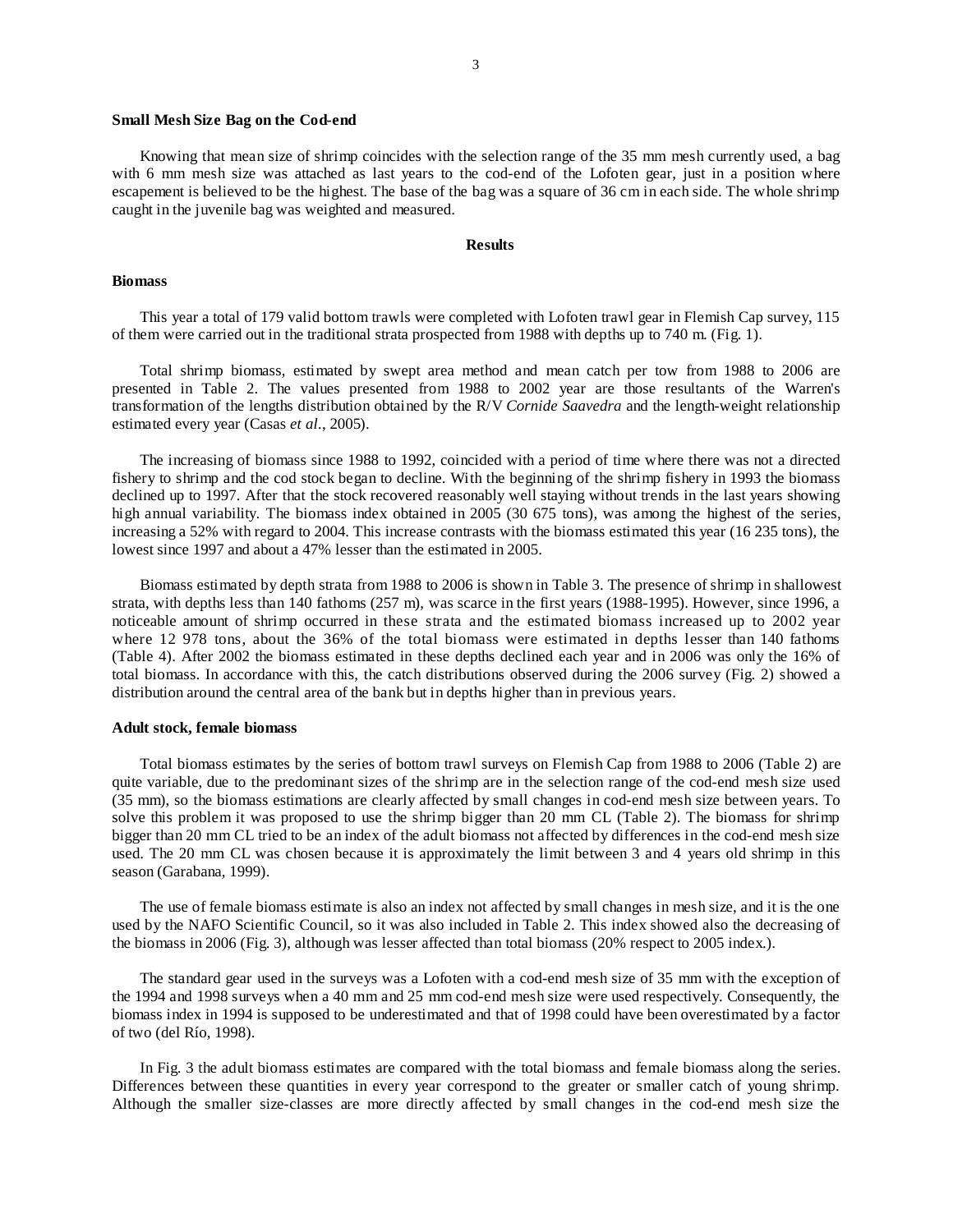differences between the total biomass and the adult biomass (>20 mm.) showed an increasing trend in the total period 1988-2005 from 6% in the beginning of the series to 58% and 46% in 2005 and 2006 respectively (Fig. 4). The greatest difference founded in 1998 (60%) was due to the lesser mesh size of the linner codend used (25 mm.), and not comparable conclusions can be thrown.

From the Fig. 3 can be also observed as the female biomass after 2004 become bigger than the adult biomass ( $>20$  mm.). The reason for that are the low values in the length at sex-change ( $L_{50F}$ ) from those years. In fact this decrease in the length at sex change is a general trend along the whole series (Fig.5a.). This trend is corresponding with a similar decrease of the length at maturity  $(L_{50MF})$  (Fig. 5b).

### **Length frequencies**

The length frequencies and percentages by sex for 2006 are shown in the Table 5. These length frequencies are split into males, primiparous females, multiparous females and ovigerous. The rise of the smallest sizes along the years, fit in general way with the increase of the male percentage, getting in 2005 the biggest value in the historical series (75%), with the exception of 1998 (which can not be compared as it was before said). In 2006 survey the percentage of males (43%) was between the lower of the historical series.

Length frequencies by depth strata in 2006 were shown in Table 6. As in previous years, the results indicated that the mean shrimp size increases with depth (Table 7). The small size individuals (males) dominated shallowest strata and the large size individuals (females) were present in deepest strata.

The Fig. 6 shows the length distribution by sex on EU Flemish cap 1998-2006 surveys. In 2002 year the youngest modal group (age 1) appeared for first time well represented with a modal length about 9-10 mm. With the exception of 1998, where a lesser mesh size was used in the survey (25 mm.), the most important modal size in the historical series occurred in 2002 and 2005 around 18 and 16.5 mm CL, respectively. In 2006 the importance of the youngest individuals decreased markedly.

The length distribution of shrimp obtained in the surveys since 1988 with the Lofoten gear did not record adequately the small size groups in the beginning of the historical series. Since 1996 the age 2 was present in the catches in a significant way and the introduction of the new vessel in 2003 improved the catchability of this age; mainly due to the technological advances in maintaining more stable the performance of the fishing gear.

Since 2001 the routine use of a small mesh size bag attached to the cod-end to collect a portion of the small size shrimp escaping through the meshes was a common alternative. Total catch and length frequencies obtained with the small mesh size bag in 2006 survey are presented in Table 8. The total catch was 4138 g. and the length distribution of the shrimp caught in the bag shows two modes at 12 mm and 17 mm. CL, corresponding to age-classes 2 and 3+. The age-class 1 was weakly represented (Fig. 7).

### **Length-weight Relationship**

Length-weight relationships by sex group in year 2006 are illustrated in Fig. 8. Length-weight equations by sex group for this period were:

| For males:               | $W = 0.0007 \times CL^{2.91887}$ | $(N = 779)$  | $r^2=0.96$ |
|--------------------------|----------------------------------|--------------|------------|
| For primiparous females: | $W = 0.0002 \times CL^{3.3953}$  | $(N=663)$    | $r^2=0.94$ |
| For multiparous females: | $W = 0.0005 \times CL^{3.0257}$  | $(N=506)$    | $r^2=0.88$ |
| All sexes combined:      | $W = 0.0006 \times CL^{2.9816}$  | $(N=1950)$ . | $r^2=0.96$ |

where W is weight in g and CL is the oblique carapace length in mm.

#### **Age Structure**

Table 9 and Fig. 7 and 9 show the preliminary and visual interpretation of shrimp modal groups and ages from the length distribution of the gear Lofoten and juvenile bag used in 2006.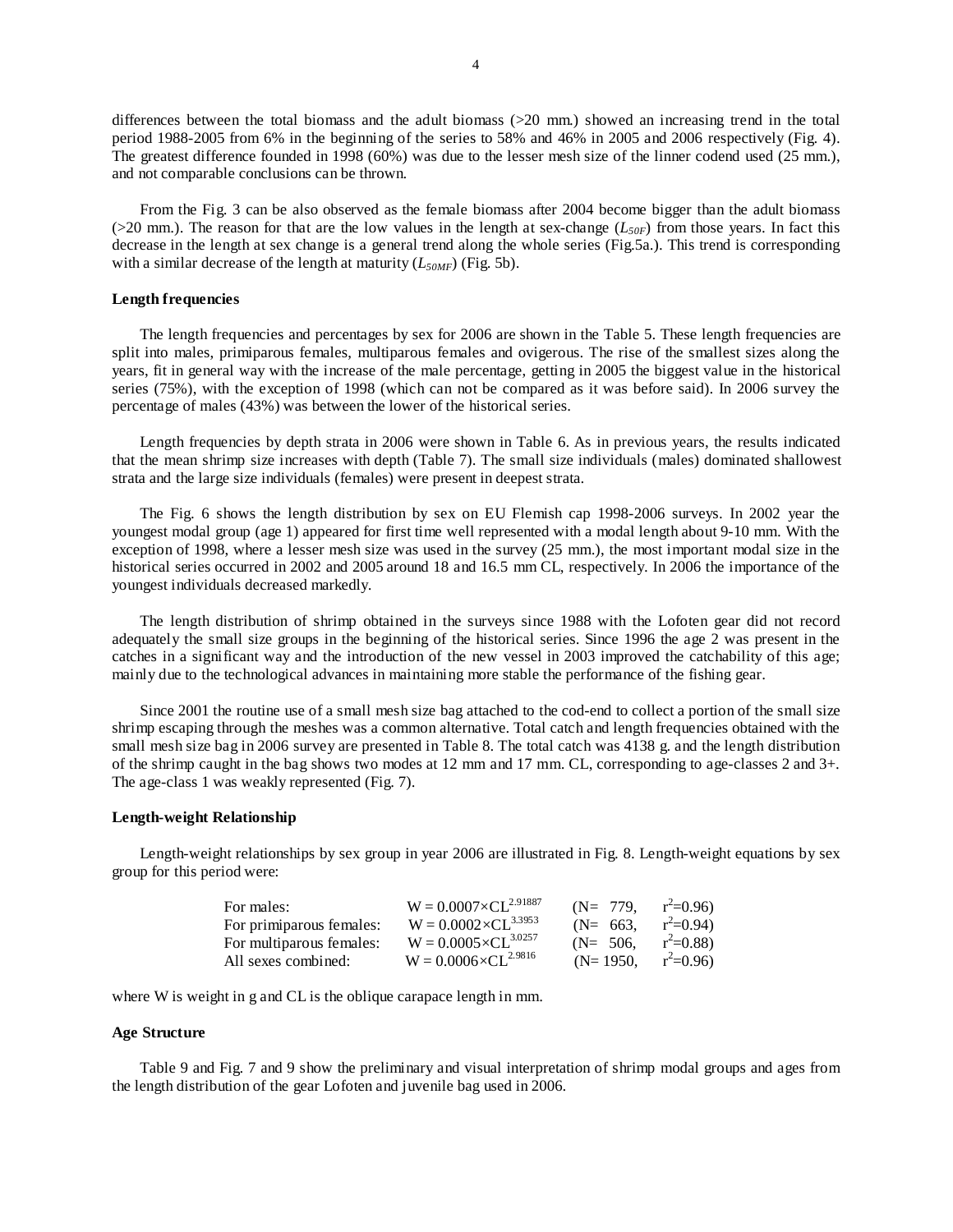Age assessment was carried out using the MIX software from the shrimp length distributions estimated every year in the survey series. The results of the modal analysis for annual surveys 2005(revised) and 2006 are shown in Table 10. The proportions within each sex group are listed as well as mean lengths and standard deviation (sigma) by age-classes.

The results of Table 10 were then used to calculate the mean length, abundance and biomass at age Tables 11, 12 and 13. In spite of the important decline experimented this year in the abundance (around 57%) in general way, an increased of this index can be observed along the historical series. This increase was mainly due to the presence in the last period 1998-2006 of several and consecutive strong year classes. The biomass indexes by age (Table 13), showed similar results.

At the beginning of the series (1988-1995) the youngest shrimp were considered to be three year olds with lengths between 15.4 and 18.2 mm. Since 1996 shrimps with two years old have been present and the lengths ranged between 12.9 to 15.7 mm. The shrimps with one year old appeared at first time in 1998 and were present up to 2003 with lengths around of 10 mm. Seven years old (exceptionally eight years old in 1991) was the greatest age estimated in the whole of the series with lengths between 26.3 and 32.2 mm. In spite of the variability of the length by age along the years, it can be observed a decreasing trend in the mean length of the all age groups (Fig. 10), mainly due to the presence in the last years of the very strong 2002 year class with mean lengths at age below average.

One of the most important uncertainties in the assessment of age this year was the location of the third modal group hidden by the strong age class of 4 years olds.

Some strong year-classes may be followed according the abundance by age groups from 1988 to 2006 (Table 12) if the assignation of the age is right. The 1986 year-class stand out in the beginning of historical series with 4, 5 and 6 years olds in the years 1990, 1991 and 1992. The individuals with 4 year olds were also especially abundant in the years 1999-2002 indicating the strong of year-classes 1995, 1996, 1997 and 1998. The 1999 year-class stand out especially judging by the high number of 3 and 5 year olds in 2002 and 2005 years respectively. In these two years both the biomass and the abundance reached out the highest values in the series, especially in 2005 where the strong 2002 year class with 3 years old was also present. In the last three years 2004-2006 without presence of 1 year old individuals in the catches and with relative low values for the ages 2 and 3 show the 2003, 2004 and probably 2005 year classes as weak and below average.

As in previous years, the results of the modal analysis in 2006 indicated the presence of seven age groups and the age at sex change around 4 years old. This year the shrimp modal group with sizes around 15.5 mm (considered to be three years old) was a 90% lesser than the same age in 2005. The drastic fall in all age groups with the exception of 4 years olds made to decrease the biomass in 2006 at levels previous to 1998 year.

Considering the abundance at age 2 as indicator of recruitment, the number of shrimp of two years old in the survey and from juvenile bag (Table 10) were estimated and the index average-weighed (Fig. 11). From this figure it can be observed that in the years with strong changes (2004 and 2005) both indexes showed a similar trend but in the other years with changes less marked the trends were different.

#### **References**

- Casas, J. M. , J. L. del Rio, J. Teruel and A. Alonso. 2005. Northern Shrimp (*Pandalus borealis*) on Flemish Cap Surveys 2005. *NAFO SCR Doc*., No.78. Serial No. N5183, 28 p.
- del Rio, J.L. 1998. Northern Shrimp (*Pandalus borealis*) on Flemish Cap in July-August 1998. *NAFO SCR Doc*., No. 81. Serial No. 3082, 13 p.
- Garabana, D. 1999. Northern Shrimp (*Pandalus borealis*) on Flemish Cap in July 1999. *NAFO SCR Doc*., No. 106. Serial No. 4186, 15 p.
- McCrary, J.A. 1971. Sternal spines as a characteristic for differentiating between females of some pandalidae. *J. Fish. Res. Board Can*. 28: 98-100.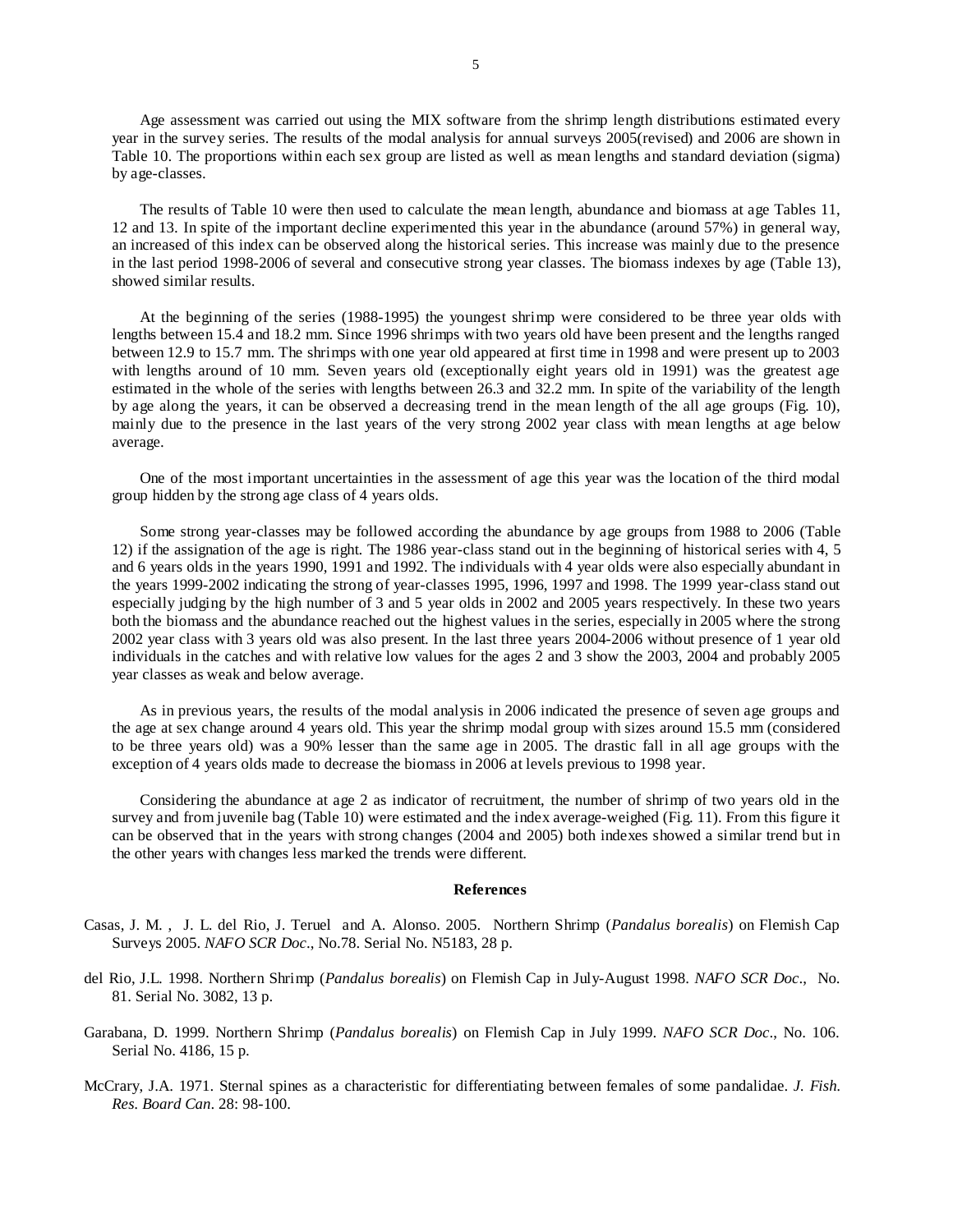- Rasmussen, B. 1953. On the geographical variation on growth and sexual development of the deep sea prawn (*Pandalus borealis*, Kroyer ). *Fish. Dir. Skr. Ser Hav Unders*. 10 (3): 1-160.
- Shumway, S.E., H.C. Perkins, D.F. Schick and A.P. Stikney**.** 1985. Synopsis of biological data on the Pink Shrimp (*Pandalus borealis*, Kroyer, 1838). *NOAA Techn. Rep. NMFS* 30, 57 p.
- Skúladóttir, U. and P. Diaz. 2001. Age assessment of Northern Shrimp (*Pandalus borealis*) in EU surveys on Flemish Cap in 1988-2001. *NAFO SCR Doc*., No. 189. Serial No. 4579, 8 p.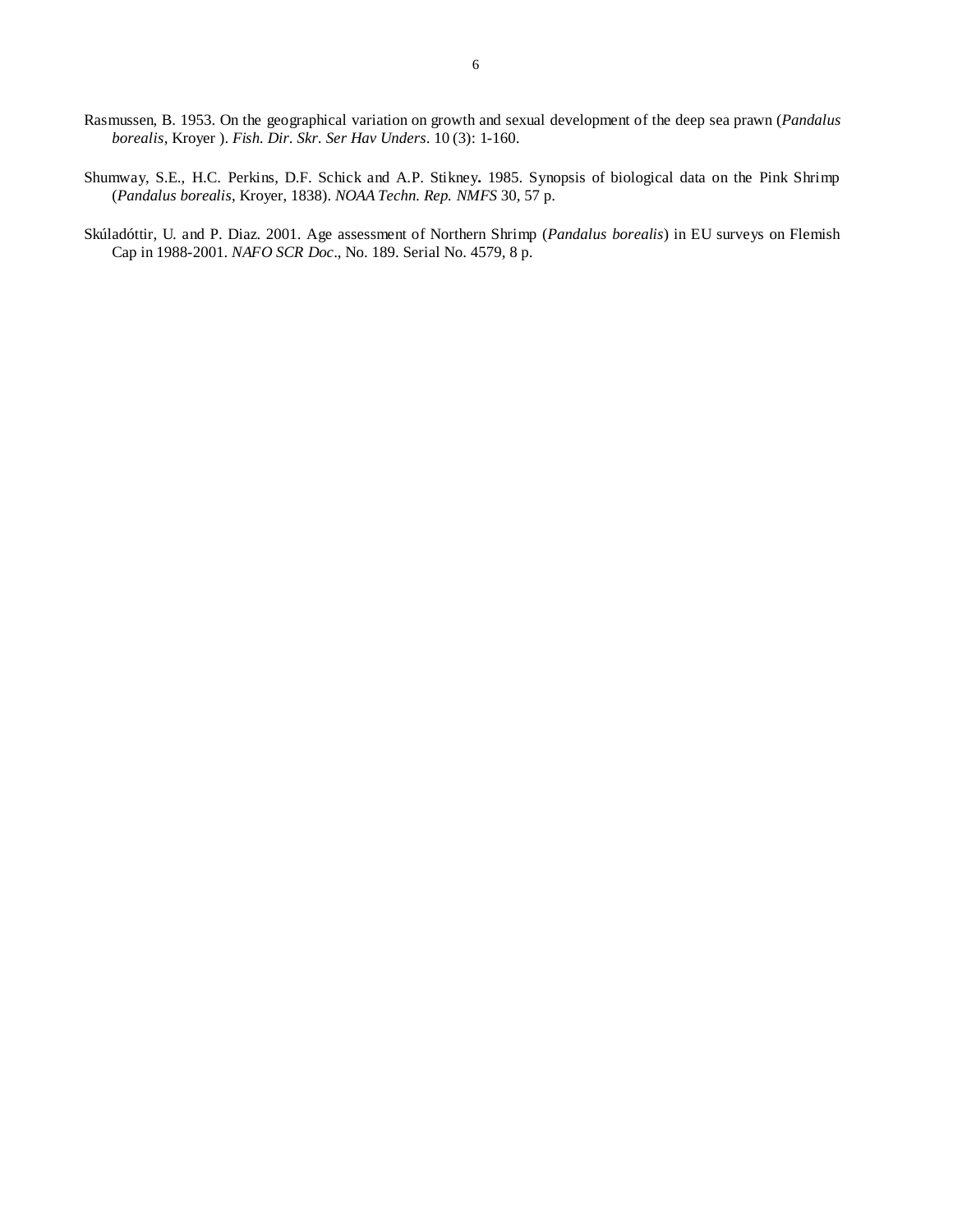| Procedure                                                                                                                                               | Specification                                                                                                                                                                       |
|---------------------------------------------------------------------------------------------------------------------------------------------------------|-------------------------------------------------------------------------------------------------------------------------------------------------------------------------------------|
| Vessel<br><b>GT</b><br>Power<br>Maximun trawling depth<br>Trawl winch                                                                                   | R/V Vizconde de Eza<br>1400 t<br>1 800 HP<br>$1400 \text{ m}$<br>Automatic control on warp tension                                                                                  |
| Mean trawling speed                                                                                                                                     | 3.5 knots                                                                                                                                                                           |
| Trawling time                                                                                                                                           | 30 minutes effective time                                                                                                                                                           |
| Fishing gear                                                                                                                                            | type Lofoten                                                                                                                                                                        |
| footrope / handrope<br>footgear<br>mesh size in cod-end<br>bridle<br>trawl doors<br>vertical opening<br>warp length<br>warp diameter<br>dan leno bobbin | $31.20 / 17.70$ m<br>27 steel bobbins of 35 cm<br>35 mm<br>100 meters, 45 mm, 200 Kg/100m<br>polyvalent, 850 Kg<br>$3.5 \text{ m}$<br>$1.6 \times depth$ + 430 m.<br>20<br>not used |
| Type of survey                                                                                                                                          | Stratified sampling                                                                                                                                                                 |
| Station selection procedure                                                                                                                             | Random                                                                                                                                                                              |
| Criterion to change position of a<br>selected tow                                                                                                       | unsuitable bottom for trawling according to ecosonder register.<br>Information on gear damage from previous surveys.                                                                |
| Criterion to reject data from tow                                                                                                                       | tears in cod-end<br>severe tears in the gear<br>$\overline{a}$<br>less than 20 minutes tow<br>bad behaviour of the gear                                                             |
| Daily period for fishing                                                                                                                                | 6.00 to 22.00 hours                                                                                                                                                                 |
| Species for sampling                                                                                                                                    | All fish, squid and shrimp                                                                                                                                                          |

Table 1. Technical data of bottom trawl research surveys on EU Flemish Cap 2006.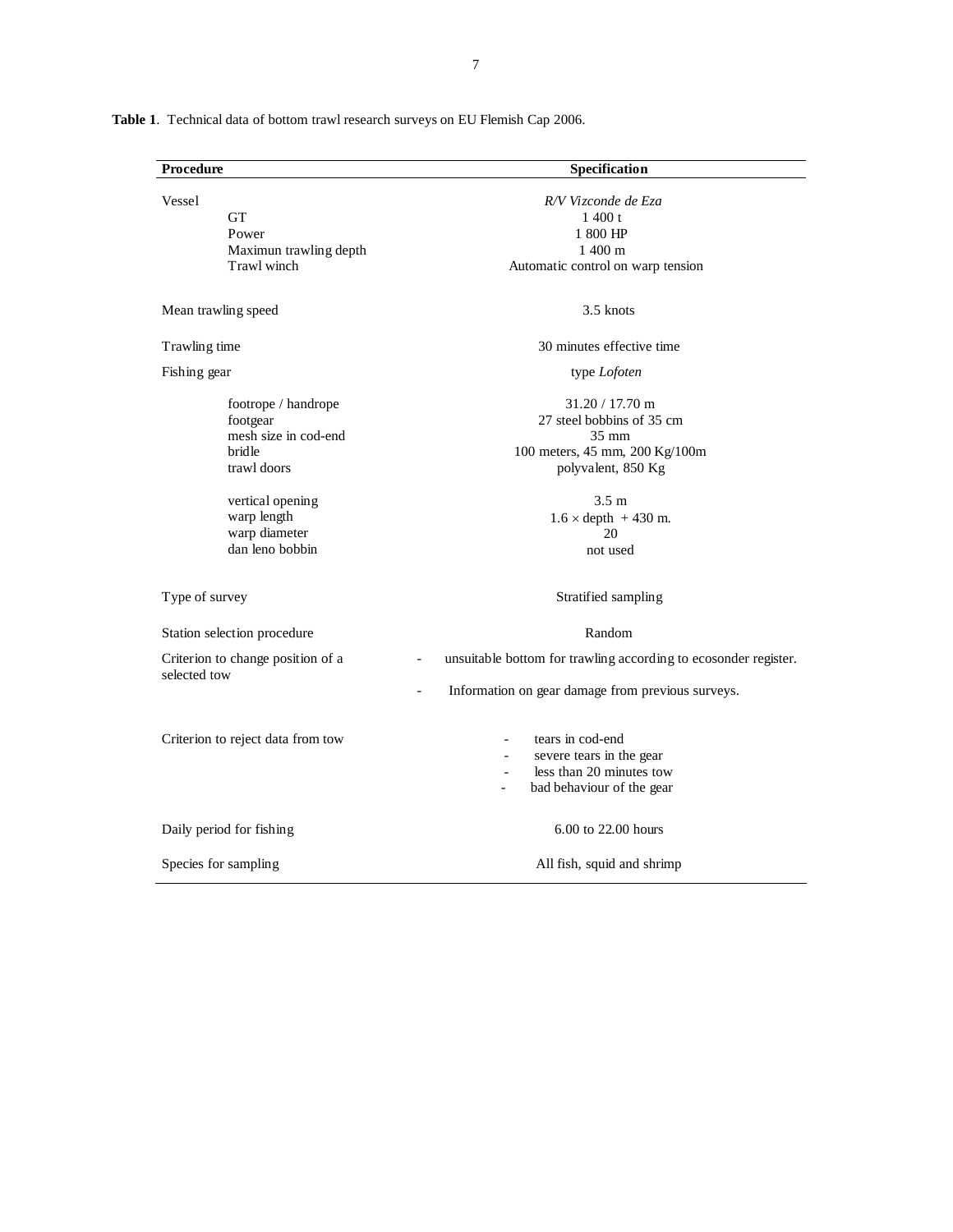| Year              | Mean catch<br>per tow<br>(kg) | <b>Total Biomass</b><br>(tons) | <b>Biomass</b><br>$CL > 20$ mm<br>(tons) | <b>Female Biomass</b><br>(tons) | Female Mean<br>catch per tow<br>(kg) |
|-------------------|-------------------------------|--------------------------------|------------------------------------------|---------------------------------|--------------------------------------|
| 1988              | 6.98                          | 5615                           | 5255                                     | 4525                            | 5.63                                 |
| 1989              | 2.80                          | 2252                           | 2082                                     | 1359                            | 1.69                                 |
| 1990              | 4.23                          | 3405                           | 2756                                     | 1363                            | 1.69                                 |
| 1991              | 14.12                         | 11352                          | 10306                                    | 6365                            | 7.91                                 |
| 1992              | 30.48                         | 24508                          | 23214                                    | 15472                           | 19.24                                |
| 1993              | 14.52                         | 11673                          | 8596                                     | 6923                            | 8.61                                 |
| 1994 <sup>1</sup> | 4.82                          | 3879                           | 3702                                     | 2945                            | 3.66                                 |
| 1995              | 9.05                          | 7276                           | 6379                                     | 4857                            | 6.04                                 |
| 1996              | 13.01                         | 10461                          | 8083                                     | 5132                            | 6.38                                 |
| 1997              | 9.26                          | 7449                           | 6344                                     | 4885                            | 6.07                                 |
| 1998 <sup>2</sup> | 48.95                         | 39367                          | 15562                                    | 11444                           | 14.23                                |
| 1999              | 30.70                         | 24692                          | 15073                                    | 13669                           | 17.00                                |
| 2000              | 23.63                         | 19003                          | 10649                                    | 10172                           | 12.65                                |
| 2001              | 33.83                         | 27204                          | 17462                                    | 13336                           | 16.58                                |
| 2002              | 45.40                         | 36510                          | 17319                                    | 17091                           | 21.25                                |
| 2003              | 26.22                         | 21087                          | 13070                                    | 11589                           | 14.41                                |
| 2004              | 25.10                         | 20182                          | 12027                                    | 12081                           | 15.02                                |
| 2005              | 38.14                         | 30675                          | 13609                                    | 14381                           | 17.88                                |
| 2006              | 20.19                         | 16235                          | 8578                                     | 11477                           | 14.27                                |

**Table 2**. Different indexes of shrimp estimated by swept area method in the years 1988-2006 on EU Flemish Cap surveys. From 1988-2002 the data were transformed by Warren method.

 $1 \overline{\text{codend mesh-size } 40 \text{ mm}}$ 

2 codend mesh-size 25 mm liner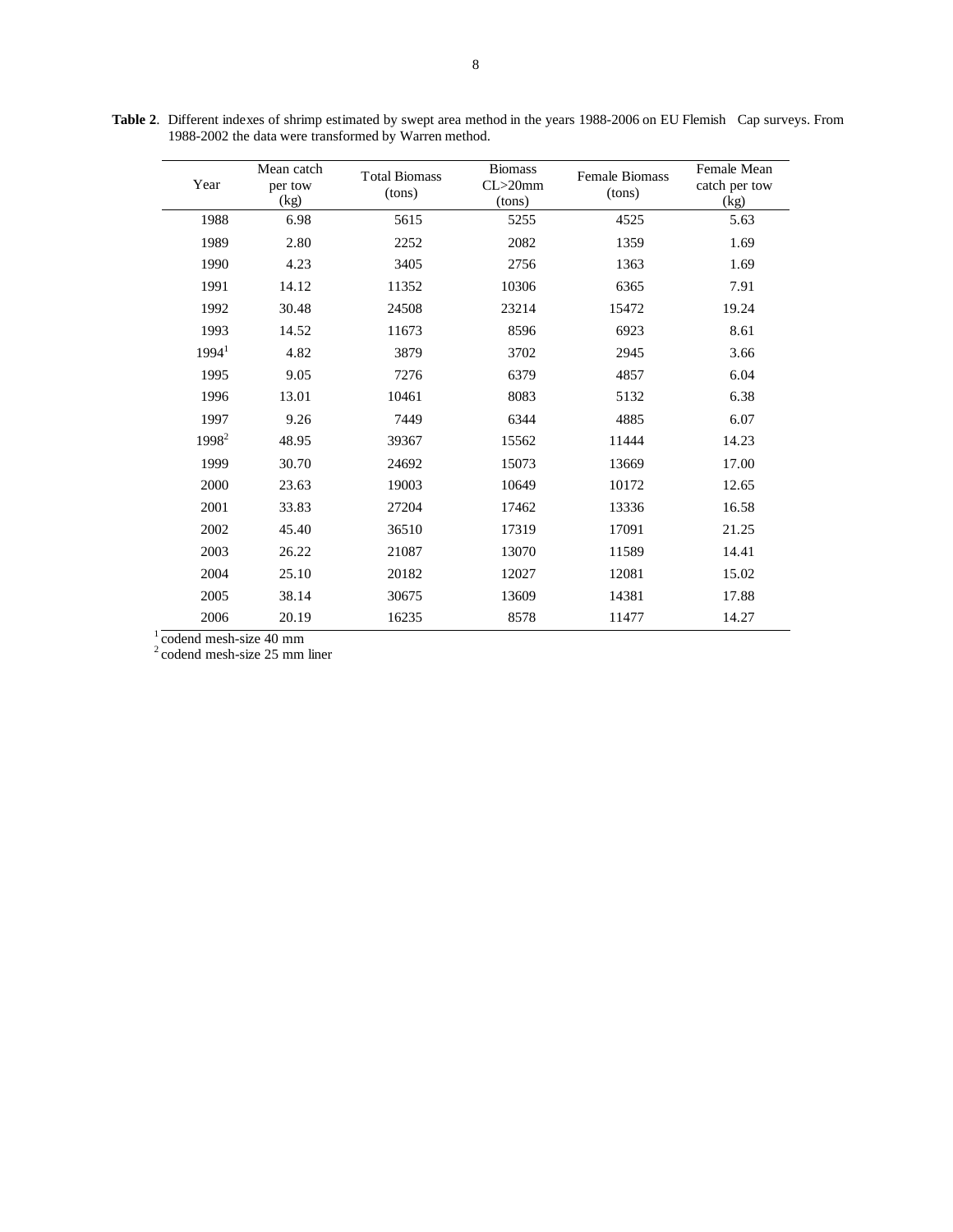| Stratum  | Depth<br>(Fathoms)           | 1988         | 1989      | 1990      | 1991       | 1992         | 1993        | $1994^1$ | 1995       | 1996        | 1997        | $1998^2$     | 1999         | 2000       | 2001       | 2002        | 2003      | 2004        | 2005        | 2006        |
|----------|------------------------------|--------------|-----------|-----------|------------|--------------|-------------|----------|------------|-------------|-------------|--------------|--------------|------------|------------|-------------|-----------|-------------|-------------|-------------|
|          | 70-80                        |              |           |           |            |              |             |          |            |             |             |              |              |            |            |             | 3         | $\theta$    |             |             |
| 2        | 81-100                       |              |           |           |            |              |             |          |            |             |             | 175          |              |            | 69         | 112         | 690       | 217         | 164         | 8           |
| 3        | 101-140                      |              |           |           | 10         |              |             |          |            | 148         | 39          | 639          | 450          | 1486       | 2169       | 5527        | 1817      | 2107        | 1023        | 477         |
| 4        | 101-140                      |              |           |           |            |              |             |          |            |             |             | 239          | 596          | 306        | 1099       | 1942        | 637       | 785         | 2395        | 1195        |
| 5        | 101-140                      |              |           |           |            | 8            |             |          |            | 26          | 110         | 1107         | 1948         | 2135       | 2782       | 2445        | 3780      | 867         | 695         | 664         |
| 6        | 101-140                      |              |           |           | 32         | $\mathbf{2}$ | 5           |          | 20         | 422         | 161         | 2915         | 1142         | 657        | 2112       | 2951        | 1667      | 1250        | 883         | 299         |
| 7        | 141-200                      |              | 30        | 400       | 1265       | 3763         | 2704        | 117      | 506        | 1336        | 988         | 4056         | 3072         | 2213       | 3006       | 4632        | 1521      | 3108        | 2607        | 1370        |
| 8        | 141-200                      |              |           | 88        | 248        | 1662         | 826         | 4        | 248        | 676         | 393         | 2402         | 2507         | 1140       | 2900       | 4257        | 1110      | 2043        | 4585        | 3084        |
| 9        | 141-200                      | 133          | 69        | 35        |            |              | 135         |          | 613        | 459         | 412         | 3981         | 1139         | 1110       | 1483       | 1754        | 819       | 673         | 583         | 1435        |
| 10       | 141-200                      | 275          | 75        | 321       | 2103       | 3235         | 1778        | 752      | 1315       | 1148        | 1099        | 7186         | 4052         | 2771       | 3760       | 3748        | 4685      | 2489        | 2447        | 614         |
| 11       | 141-200                      | 263          |           | 148       | 1144       | 4096         | 1335        | 447      | 650        | 1235        | 1018        | 6049         | 3017         | 3005       | 4091       | 3460        | 3003      | 2350        | 2284        | 1086        |
| 12<br>13 | 201-300<br>201-300           | 2170         | 505<br>66 | 512<br>64 | 2361<br>89 | 4654<br>38   | 2115<br>136 | 636      | 1201<br>28 | 1295<br>687 | 1195<br>554 | 2042<br>1580 | 2127<br>1465 | 1082<br>43 | 845<br>620 | 1468<br>217 | 378<br>23 | 1222<br>230 | 1510<br>689 | 1524<br>691 |
| 14       | 201-300                      | 618          | 375       | 623       | 995        | 2543         |             | 679      | 792        | 1076        | 426         | 3034         | 1717         | 689        | 843        | 2014        | 303       | 726         | 2155        | 923         |
| 15       | 201-300                      | 963          | 451       | 855       | 2004       | 3605         | 2292        | 1078     | 1370       | 1278        | 478         | 2575         | 1156         | 1753       | 837        | 1108        | 483       | 993         | 1039        | 1539        |
| 16       | 301-400                      | 777          | 253       | 355       | 179        | 420          | 139         | 49       | 57         | 237         | 168         | 515          | 172          | 464        | 375        | 506         | 92        | 696         | 1099        | 840         |
| 17       | 301-400                      |              |           |           |            |              | 35          |          |            |             |             |              |              |            |            | 3           |           |             | 5           | 196         |
| 18       | 301-400                      |              |           |           |            |              | 175         |          |            | 43          | 9           |              |              | 6          |            | 44          |           | 42          | 42          | 115         |
| 19       | 301-400                      | 134          | 359       |           | 792        | 388          |             | 118      | 467        | 397         | 404         | 887          | 109          | 121        | 229        | 311         | 61        | 366         | 402         | 173         |
| 20       | 401-500                      |              |           |           |            |              |             |          |            |             |             |              |              |            |            |             |           | 6           | 250         | 29          |
| 28       | 401-500                      |              |           |           |            |              |             |          |            |             |             |              |              |            |            |             |           | 52          | 130         | 175         |
| 33       | 401-500                      |              |           |           |            |              |             |          |            |             |             |              |              |            |            |             |           |             | 5           |             |
| 21       | 501-600                      |              |           |           |            |              |             |          |            |             |             |              |              |            |            |             |           |             | $\theta$    |             |
| 34       | 501-600<br>$\sim$ 100 $\sim$ | $1 \cdot 10$ |           |           |            |              |             |          |            |             |             |              |              |            |            |             |           |             | 13          |             |

**Table 3**. Total shrimp biomass estimated by strata (tons) in the years 1988-2006 from EU Flemish Cap surveys. Between 1988 and 2002 data were transformed by Warren's method.

<sup>1</sup> codend mesh-size 40 mm

2 codend mesh-size 25 mm liner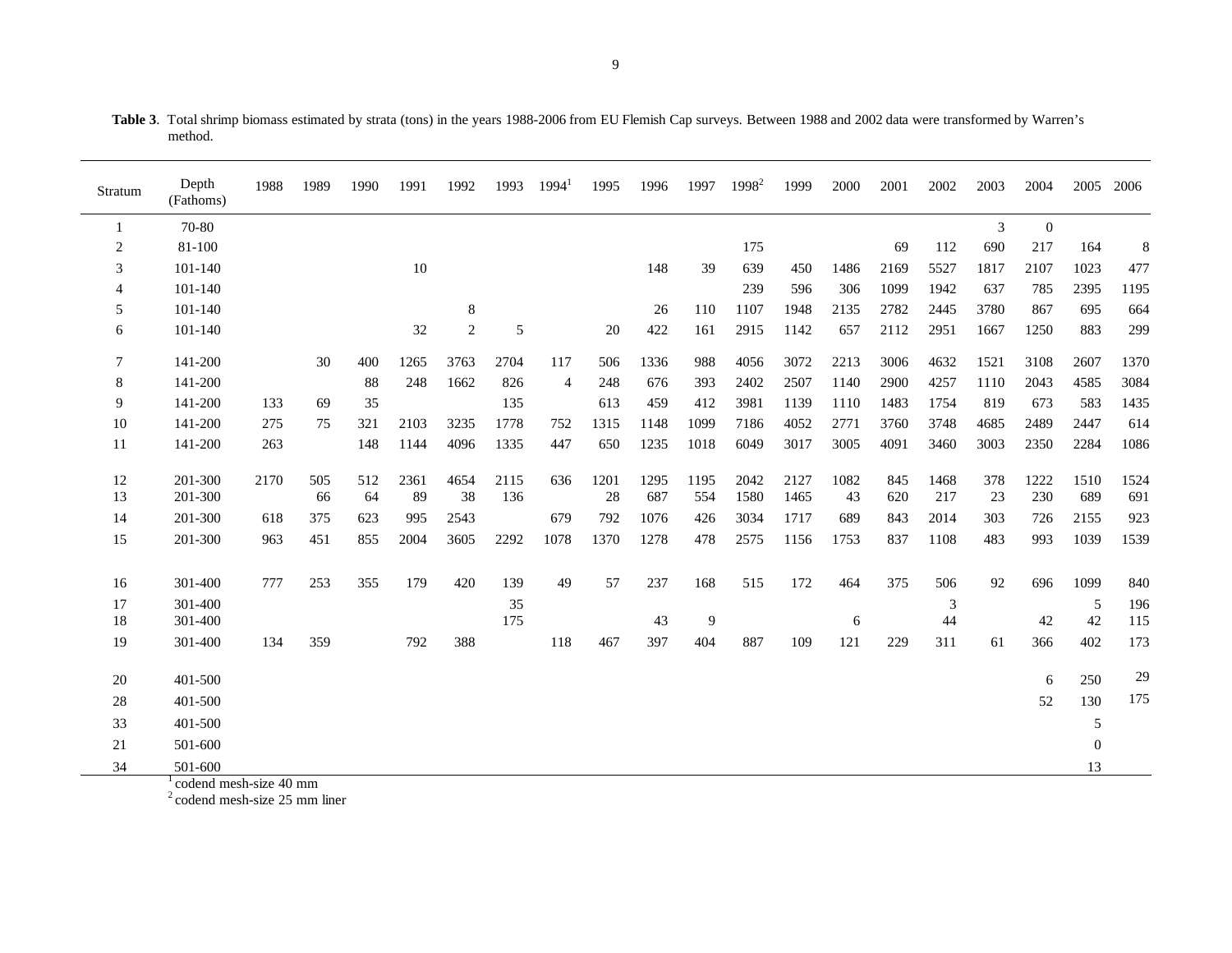**Table 4**. Shrimp Biomass in depths lower than 140 fathoms (257 meters) as percentage of total biomass from EU Flemish Cap 1995 - 2006 surveys.

| Year                                    | 1995 | 1996 | 1997 | 1998 <sup>1</sup> | 1999 | 2000 | 2001 | 2002  | 2003 | 2004 | 2005 | 2006 |
|-----------------------------------------|------|------|------|-------------------|------|------|------|-------|------|------|------|------|
| Biomass (tons)<br>$(< 140$ fathoms)     | 20   | 596  | 309  | 5075              | 4136 | 4584 | 8231 | 12978 | 8594 | 5226 | 5160 | 2643 |
| % of Total biomass<br>$(< 140$ fathoms) | 0%   | 6%   | 4%   | 13%               | 17%  | 24%  | 30%  | 36%   | 41%  | 26%  | 21%  | 16%  |
|                                         |      |      |      |                   |      |      |      |       |      |      |      |      |

<sup>1</sup> codend mesh-size 25 mm liner

**Table 5.** Shrimp length frequencies  $(x 10^5)$  and percentages by sex and maturity stage from EU Flemish Cap 2006.

| <b>LENGTH</b> | <b>MALES</b>            |                         | <b>FEMALES</b>          |                |
|---------------|-------------------------|-------------------------|-------------------------|----------------|
| (mmCL)        |                         | Primiparous             | Multiparous             | Ovigerous      |
| 9.5           |                         |                         |                         |                |
| 10            | $\overline{\mathbf{c}}$ |                         |                         |                |
| 10.5          | 29                      |                         |                         |                |
| 11            | 41                      |                         |                         |                |
| 11.5          | 93                      |                         |                         |                |
| 12            | 92                      |                         |                         |                |
| 12.5          | 116                     |                         |                         |                |
| 13            | 118                     |                         |                         |                |
| 13.5          | 162                     | 34                      |                         |                |
| 14            | 195                     | 18                      |                         |                |
| 14.5          | 283                     | 12                      |                         |                |
| 15            | 470                     | 26                      | 3                       |                |
| 15.5          | 909                     | 71                      | 1                       |                |
| 16            | 1286                    | 139                     | 8                       |                |
| 16.5          | 1851                    | 305                     | 23                      |                |
| 17            | 2722                    | 454                     | 29                      |                |
| 17.5          | 2539                    | 777                     | 55                      |                |
| 18            | 2215                    | 1487                    | 158                     |                |
| 18.5          | 1793                    | 1618                    | 190                     |                |
| 19            | 1007                    | 1655                    | 282                     | 1              |
| 19.5          | 645                     | 1706                    | 319                     | $\mathbf{1}$   |
| 20            | 406                     | 1320                    | 522                     |                |
| 20.5          | 224                     | 1200                    | 541                     |                |
| 21            | 134                     | 950                     | 614                     |                |
| 21.5          | 53                      | 605                     | 888                     |                |
| 22            | 28                      | 546                     | 931                     |                |
| 22.5          | 16                      | 340                     | 775                     |                |
| 23            | 10                      | 266                     | 856                     |                |
| 23.5          | 6                       | 210                     | 773                     |                |
| 24            | 6                       | 126                     | 729                     |                |
| 24.5          | $\overline{c}$          | 73                      | 604                     |                |
| 25            |                         | 45                      | 386                     | $\mathbf{1}$   |
| 25.5          |                         | 17                      | 272                     |                |
| 26            |                         | 5                       | 206                     | $\mathfrak{2}$ |
| 26.5          |                         | 6                       | 149                     |                |
| 27            |                         | $\overline{\mathbf{4}}$ | 76                      |                |
| 27.5          |                         |                         | 54                      |                |
| 28            |                         |                         | 26                      |                |
| 28.5          |                         |                         | 17                      |                |
| 29            |                         |                         | 10                      |                |
| 29.5          |                         |                         | $\overline{\mathbf{c}}$ |                |
| 30            |                         |                         | $\overline{4}$          |                |
| 30.5          |                         |                         |                         |                |
| 31            |                         |                         |                         |                |
| Total         | 17453                   | 14015                   | 9503                    | 5              |
| Percentage %  | 42.59                   | 34.20                   | 23.19                   | 0.01           |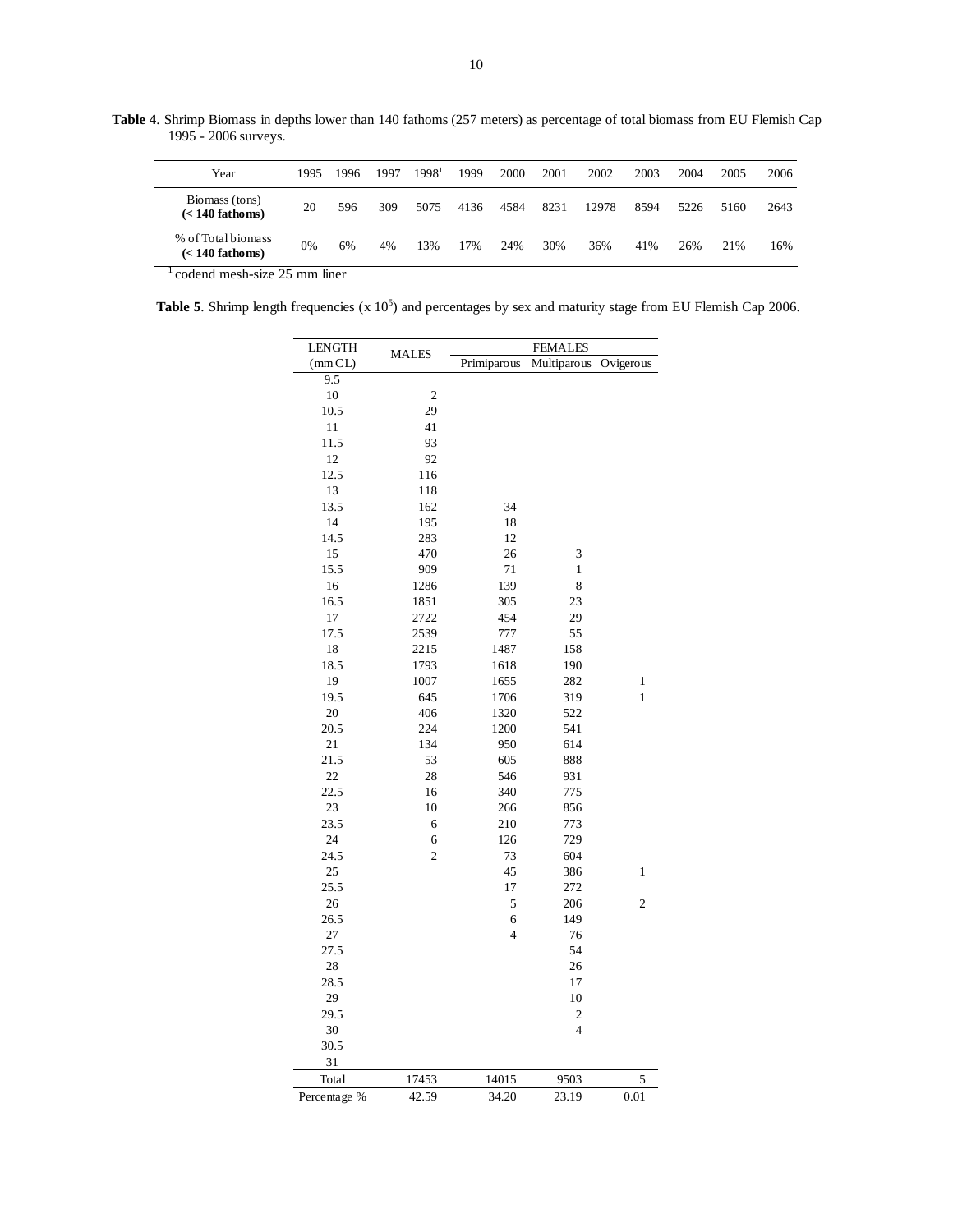| Length    |                  |                |                   |                |              |                  |            |                           |                  | <b>STRATA</b>    |                                         |                  |                         |                |                |                |                  |                         |                |                | <b>Total</b>            |
|-----------|------------------|----------------|-------------------|----------------|--------------|------------------|------------|---------------------------|------------------|------------------|-----------------------------------------|------------------|-------------------------|----------------|----------------|----------------|------------------|-------------------------|----------------|----------------|-------------------------|
| $mm$ (CL) | $\boldsymbol{2}$ | 3              | 4                 | 5              | 6            | 7                | 8          | 9                         | 10               | 11               | 12                                      | 13               | 14                      | 15             | 16             | 17             | 18               | 19                      | 20             | 28             |                         |
| 10        |                  | $\mathbf{1}$   |                   |                |              |                  |            |                           |                  |                  |                                         |                  |                         |                |                |                |                  |                         |                |                | $\overline{c}$          |
| 10.5      |                  | 3              | 14                |                |              |                  | $\sqrt{2}$ | $\ensuremath{\mathsf{3}}$ | $\sqrt{2}$       | 5                |                                         |                  |                         |                |                |                |                  |                         |                |                | 29                      |
| 11        |                  | $\overline{4}$ | 28                | $\overline{4}$ | 1            |                  |            |                           | $\mathbf{1}$     | $\overline{c}$   |                                         |                  |                         |                |                |                |                  |                         |                |                | 41                      |
| 11.5      |                  | 5              | 28                | 12             |              | $\mathbf{1}$     | 34         |                           | $\overline{2}$   | $\tau$           | 3                                       |                  |                         |                |                |                |                  |                         |                |                | 93                      |
| 12        |                  | 10             | 14                | $\overline{4}$ |              | $\overline{c}$   | 31         |                           | $\mathbf 1$      | 5                | 23                                      |                  | $\overline{\mathbf{c}}$ |                |                |                |                  |                         |                |                | 92                      |
| 12.5      |                  | 18             | 42                | 16             | $\mathbf{1}$ | 3                | 23         |                           |                  |                  | 13                                      |                  | $\mathbf{1}$            |                |                |                |                  |                         |                |                | 116                     |
| 13        |                  | 9              | 28                | 20             | 1            | 5                | 17         | 3                         | 5                | $\tau$           | 22                                      |                  | 1                       |                |                |                |                  |                         |                |                | 118                     |
| 13.5      | $\mathbf{1}$     | 11             | 56                | 32             | $\mathbf{1}$ | $\overline{4}$   | 38         |                           | $\boldsymbol{7}$ | $\tau$           | 33                                      |                  | 4                       |                | $\mathbf{1}$   |                |                  |                         |                |                | 196                     |
| 14        | $\mathbf{1}$     | 13             | 42                | 37             | $\mathbf{1}$ | 20               | 32         | 13                        | 12               | 19               | 16                                      |                  | $\overline{4}$          | 3              | 1              |                |                  |                         |                |                | 213                     |
| 14.5      | $\boldsymbol{2}$ | 26             | 84                | 40             | 3            | 14               | 53         | 6                         | 15               | 25               | 25                                      |                  | 3                       |                |                |                |                  |                         |                |                | 295                     |
| 15        | 3                | 46             | 84                | 79             | 6            | 22               | 102        | 13                        | 40               | 20               | 55                                      | 5                | 20                      | $\mathbf{1}$   | 3              | $\mathbf{1}$   |                  |                         |                |                | 499                     |
| 15.5      | 3                | 36             | 223               | 140            | 12           | 46               | 249        | 62                        | 52               | 45               | 81                                      | $\boldsymbol{2}$ | 26                      |                | $\sqrt{2}$     |                | $\mathbf{1}$     |                         |                |                | 981                     |
| 16        | 5                | 50             | 349               | 117            | 20           | 69               | 332        | 67                        | 85               | 71               | 147                                     | 42               | 59                      | $\,$ 8 $\,$    | $\overline{4}$ | $\overline{c}$ | $\boldsymbol{2}$ | $\mathbf{1}$            |                |                | 1433                    |
| 16.5      | 3                | 79             | 573               | 217            | 11           | 94               | 491        | 113                       | 95               | 111              | 217                                     | 43               | 80                      | 25             | 14             | 6              | 3                |                         |                |                | 2179                    |
| 17        | 6                | 120            | 740               | 243            | 36           | 144              | 820        | 173                       | 132              | 171              | 301                                     | 118              | 132                     | 37             | 23             | $\tau$         | $\boldsymbol{2}$ |                         |                |                | 3205                    |
| 17.5      | 4                | 129            | 516               | 227            | 36           | 182              | 1000       | 227                       | 118              | 186              | 340                                     | 186              | 105                     | 66             | 29             | 10             | 8                |                         |                |                | 3371                    |
| 18        | 3                | 181            | 517               | 225            | 80           | 266              | 1168       | 199                       | 95               | 230              | 355                                     | 222              | 117                     | 125            | 49             | 15             | 14               | $\mathbf{1}$            |                |                | 3860                    |
| 18.5      | $\overline{c}$   | 186            | 349               | 171            | 84           | 269              | 979        | 256                       | 93               | 238              | 333                                     | 207              | 124                     | 209            | 61             | 28             | 14               | $\overline{\mathbf{c}}$ |                |                | 3601                    |
| 19        |                  | 179            | 196               | 157            | 47           | 258              | 702        | 213                       | 68               | 212              | 345                                     | 142              | 95                      | 219            | 74             | 21             | 15               | $\overline{\mathbf{c}}$ |                | $\mathbf{1}$   | 2945                    |
| 19.5      |                  | 88             | 168               | 123            | 53           | 255              | 666        | 223                       | 52               | 159              | 289                                     | 172              | 102                     | 195            | 81             | 27             | 8                | 5                       | $\mathbf{1}$   | 3              | 2671                    |
| 20        |                  | 100            | 98                | 91             | 28           | 199              | 423        | 301                       | 48               | 156              | 261                                     | 113              | 111                     | 186            | 78             | 34             | 8                | 6                       | $\overline{c}$ | $\overline{4}$ | 2248                    |
| 20.5      |                  | 75             | 112               | 43             | 38           | 162              | 337        | 203                       | 45               | 139              | 219                                     | 114              | 103                     | 253            | 81             | 20             | 6                | 6                       | $\mathbf{1}$   | 4              | 1965                    |
| 21        |                  | 74             | 14                | 42             | 40           | 162              | 251        | 201                       | 52               | 122              | 200                                     | 98               | 109                     | 184            | 95             | 31             | 6                | 11                      | 1              | 6              | 1698                    |
| 21.5      |                  | 66             | 28                | 44             | 46           | 161              | 235        | 192                       | 54               | 76               | 160                                     | 83               | 98                      | 184            | 74             | 22             | 5                | $\,8\,$                 | $\sqrt{2}$     | $\overline{9}$ | 1546                    |
| 22        |                  | 33             | 14                | 45             | 39           | 121              | 224        | 223                       | 56               | 96               | 121                                     | 60               | 123                     | 197            | 94             | 31             | 7                | 11                      | 3              | 12             | 1505                    |
| 22.5      |                  | 42             |                   | 27             | 35           | 100              | 129        | 124                       | 59               | 73               | 112                                     | 38               | 92                      | 136            | 88             | 34             | 9                | 14                      | 3              | 13             | 1131                    |
| 23        |                  | 23             |                   | 20             | 32           | 136              | 103        | 146                       | 68               | 73               | 87                                      | 27               | 103                     | 137            | 100            | 21             | 14               | 16                      | $\overline{c}$ | 22             | 1132                    |
| 23.5      |                  | $\,$ 8 $\,$    |                   | 18             | 53           | 97               | 71         | 102                       | 62               | 94               | 52                                      | 5                | 100                     | 155            | 95             | 18             | 9                | 23                      | 4              | 23             | 989                     |
| 24        |                  | 5              |                   | 10             | 30           | 119              | 80         | 65                        | 48               | 65               | 44                                      | 11               | 80                      | 162            | 72             | 12             | 11               | 19                      | 4              | 24             | 861                     |
| 24.5      |                  | $\overline{4}$ |                   | 8              | 20           | 53               | 108        | 42                        | 38               | 68               | 40                                      | 15               | 59                      | 109            | 53             | 13             | 6                | 18                      | 3              | 22             | 679                     |
| 25        |                  | 1              |                   | 8              | 11           | 49               | 17         | 15                        | 47               | 42               | 12                                      | 5                | 41                      | 85             | 49             | 8              | 7                | 12                      | 3              | 16             | 432                     |
| 25.5      |                  | $\mathfrak{Z}$ |                   | $\sqrt{2}$     | 9            | 28               | 26         | 9                         | 14               | 18               | 9                                       | $\sqrt{2}$       | 37                      | 59             | 40             | 1              | $\overline{4}$   | 14                      | $\mathbf{2}$   | 12             | 289                     |
| 26        |                  | $\mathbf{1}$   |                   | $\overline{c}$ | 1            | 20               |            |                           | 17               | 16               | 13                                      | 4                | 22                      | 45             | 34             | 4              | 7                | 12                      | 1              | 14             | 213                     |
| 26.5      |                  | $\mathbf{1}$   |                   | $\overline{c}$ | 7            | 11               | 6          | 6                         | 12               | 16               | 4                                       |                  | 14                      | 26             | 25             | $\mathbf{1}$   | 4                | 11                      | 1              | 7              | 155                     |
| 27        |                  | 3              |                   |                |              | $\boldsymbol{7}$ |            |                           | $\bf 8$          | $\tau$           | 1                                       |                  | 9                       | 14             | 13             |                | $\boldsymbol{2}$ | 9                       | $\mathbf{1}$   | $\overline{4}$ | 80                      |
| 27.5      |                  | $\mathbf{1}$   |                   |                |              | 5                |            |                           | $\mathfrak{Z}$   | 3                | 1                                       | $\sqrt{2}$       | 7                       | 9              | 9              | $\mathfrak{Z}$ | $\mathbf{1}$     | 6                       |                | 4              | 54                      |
| $28\,$    |                  |                |                   |                |              | $\sqrt{2}$       |            |                           |                  |                  | 3                                       |                  | $\boldsymbol{2}$        | 8              | 6              |                |                  | $\overline{\mathbf{c}}$ |                | $\mathfrak{2}$ | 26                      |
| 28.5      |                  |                |                   |                |              |                  |            |                           |                  | $\boldsymbol{2}$ | $\mathbf{1}$                            |                  | $\overline{2}$          | $\overline{4}$ | $\sqrt{2}$     |                | $\mathbf{1}$     | $\overline{\mathbf{c}}$ |                | $\sqrt{2}$     | 17                      |
| 29        |                  |                |                   |                |              | $\sqrt{2}$       |            |                           |                  |                  |                                         |                  | $\overline{c}$          |                | $\,2$          |                | $\mathbf{1}$     | $\mathbf{1}$            |                | $\mathbf{1}$   | 10                      |
| 29.5      |                  |                |                   |                |              |                  |            |                           |                  |                  |                                         |                  | $\mathbf{1}$            |                |                |                |                  |                         |                |                | $\overline{\mathbf{c}}$ |
| 30        |                  |                |                   |                |              |                  |            |                           |                  |                  |                                         |                  |                         | $\overline{c}$ | $\mathbf{1}$   |                |                  |                         |                |                | $\overline{4}$          |
| Total     |                  |                | 33 1634 4317 2226 |                |              | 782 3088         | 8749       |                           |                  |                  | 3200 1506 2586 3938 1716 1990 2843 1353 |                  |                         |                |                | 370            | 175              | 212                     | 34             | 205            | 40976                   |

**Table 6.** Shrimp length frequencies  $(x 10^5)$  by strata in 2006 from EU Flemish Cap survey.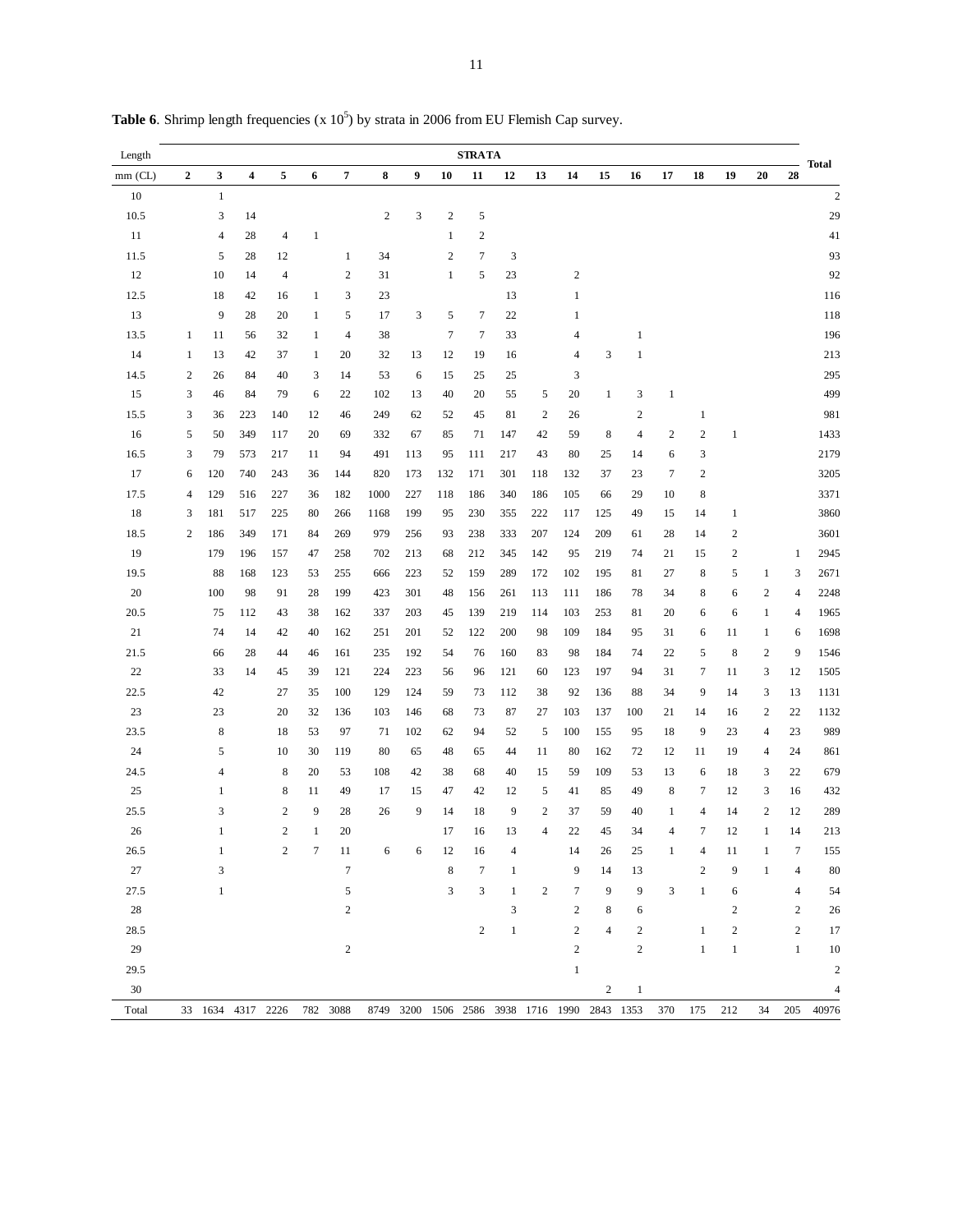|                     | Depth range   |         | Mean lengths (mm |
|---------------------|---------------|---------|------------------|
| Strata              | <b>Meters</b> | Fathoms | CL)              |
| 2                   | 147-182       | 81-100  | 16.4             |
| $3$ to 6            | 183-256       | 101-140 | 17.8             |
| 7 to 11             | 257-360       | 141-200 | 19.2             |
| $12 \text{ to } 15$ | 361-547       | 201-300 | 19.9             |
| 16 to 19            | 548-733       | 301-400 | 21.8             |
| 20 to 34            | 734-1464      | 401-800 | 23.8             |

Total 147-1464 80-800 19.2

**Table 7**.- Mean lengths by depth range from EU Flemish Cap surveys 2006

|  |  |  |  | <b>Table 8.</b> Shrimp length frequencies taken by the small mesh size bag attached to the cod-end in 2006 survey. |  |
|--|--|--|--|--------------------------------------------------------------------------------------------------------------------|--|
|  |  |  |  |                                                                                                                    |  |

 $\overline{\phantom{a}}$ 

| Length (CL)       | Frequency    |
|-------------------|--------------|
| mm                |              |
| $\overline{4}$    | 1            |
| 4.5               |              |
| 5                 | 1            |
| 5.5               |              |
| 6                 | 1            |
| 6.5<br>7          | 13<br>15     |
| 7.5               | 23           |
| 8                 | 28           |
| 8.5               | 24           |
| 9                 | 25           |
| 9.5               | 31           |
| 10                | 52           |
| 10.5              | 80           |
| 11                | 111          |
| 11.5              | 88           |
| 12                | 130          |
| 12.5              | 90           |
| 13                | 64           |
| 13.5              | 59           |
| 14                | 52           |
| 14.5              | 46           |
| 15<br>15.5        | 68           |
| 16                | 66<br>95     |
| 16.5              | 96           |
| 17                | 114          |
| 17.5              | 90           |
| 18                | 76           |
| 18.5              | 50           |
| 19                | 24           |
| 19.5              | 24           |
| 20                | 16           |
| 20.5              | 8            |
| 21                | 3            |
| 21.5              | $\mathbf{1}$ |
| 22                | 1            |
| 22.5              |              |
| 23                | 1            |
| 23.5              | $\mathbf{1}$ |
| 24<br>24.5        |              |
| Total general     | 1            |
|                   |              |
| Catch weight (gr) | 1669<br>4138 |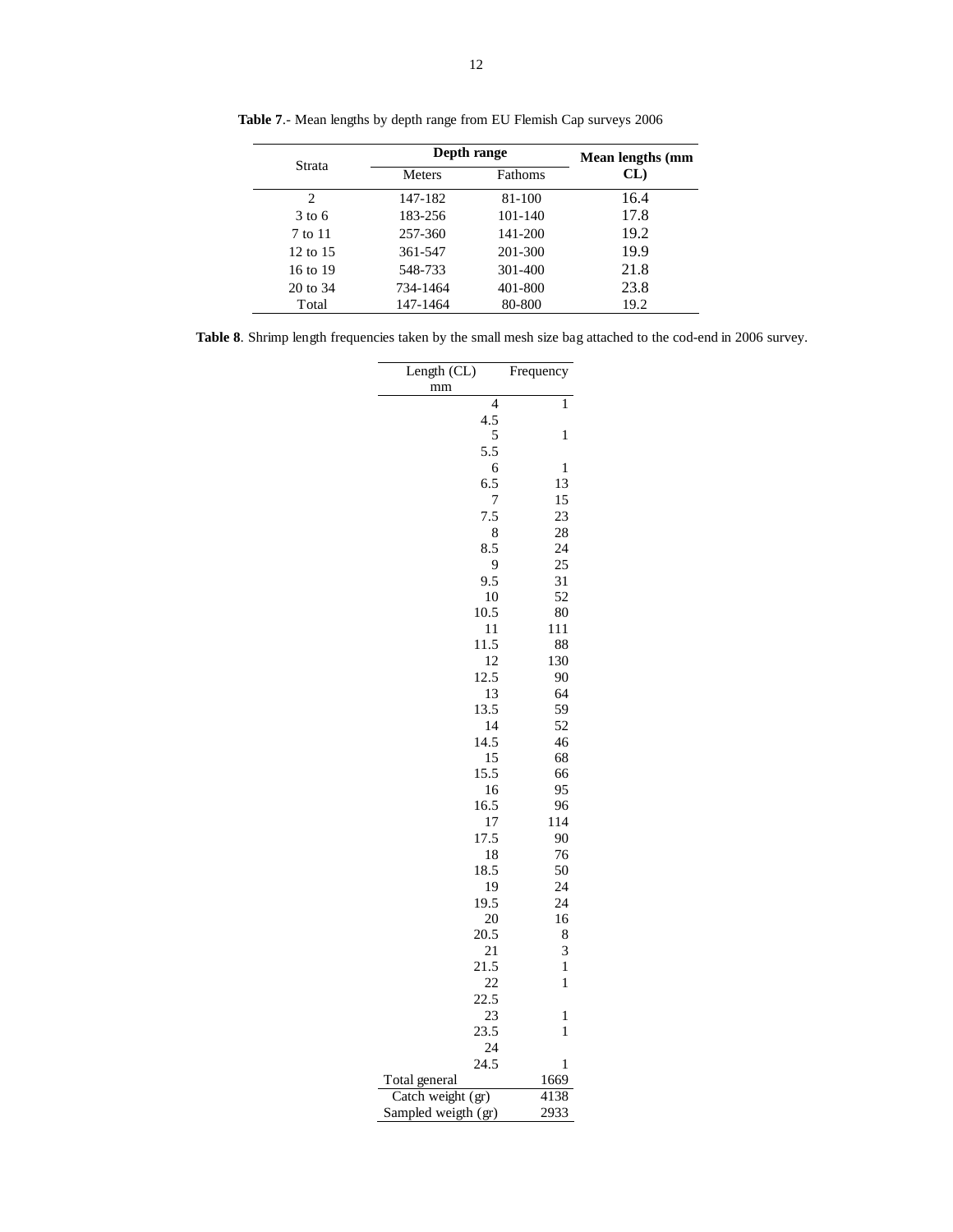|     |       | Modal groups |        |
|-----|-------|--------------|--------|
| Age | Males | Females      | Cohort |
|     |       | ۰            |        |
| ↑   | 13    |              | S      |
| 3   | ິ     | າ            | R      |
|     | 17.5  | 18           | P      |
| 5   |       | 20           |        |
| 6   |       | 22           | N      |
|     |       | 24           | М      |

|     | Modal groups | Cohort                   |  |
|-----|--------------|--------------------------|--|
| Age | Males        | Females                  |  |
|     | 8.5          | $\overline{\phantom{0}}$ |  |
|     |              | $\overline{\phantom{0}}$ |  |
| 3+  |              | $\overline{\phantom{0}}$ |  |

**Table 9.** Shrimp modal groups and ages with Lofoten gear and bag in the codend in 2006 from EU Flemish Cap survey interpreted from size distributions.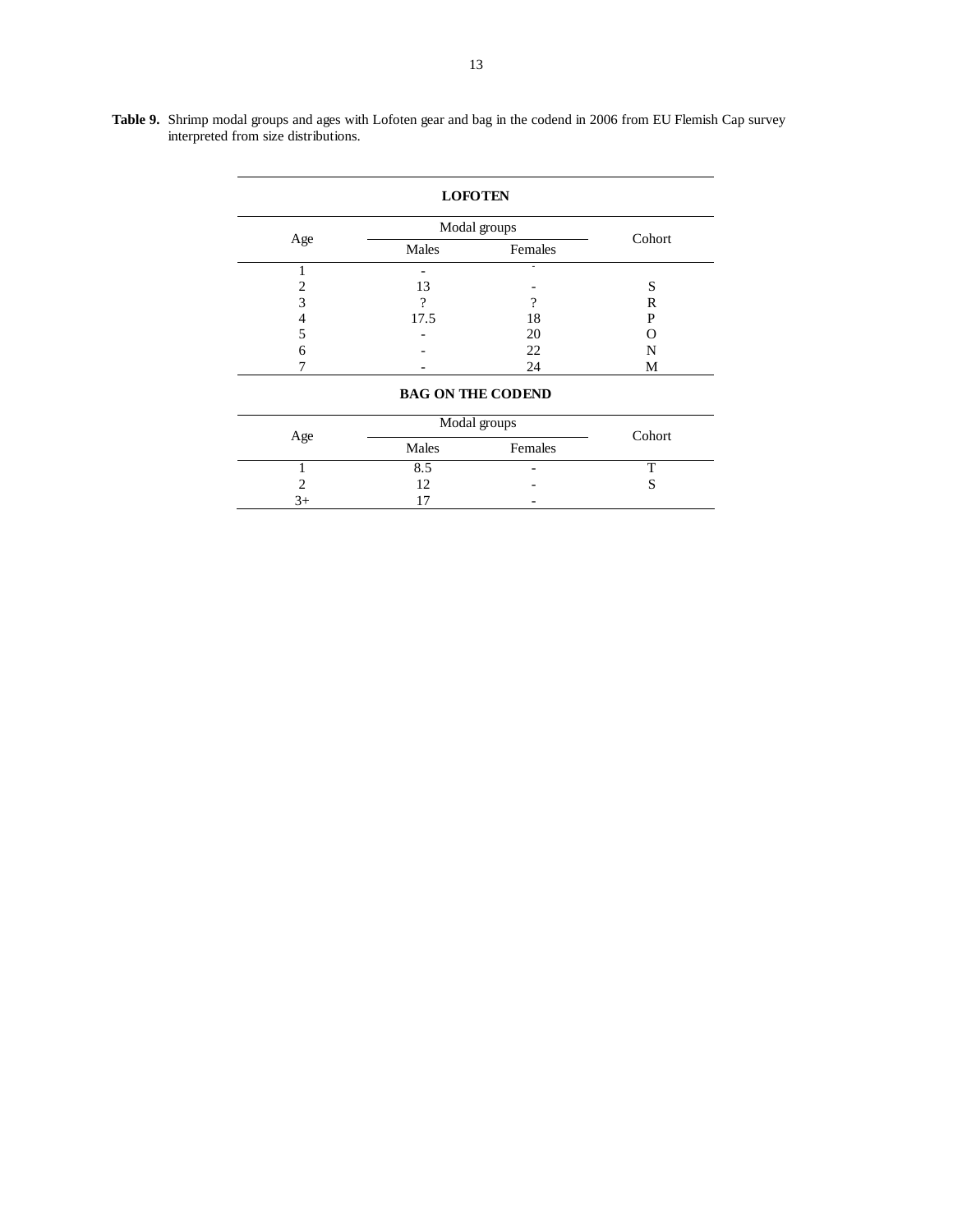Table 10. Results of the modal analysis (MIX) by sex and maturity stage from EU Flemish Cap surveys 2005-2006 with Lofoten gear and juvenile bag..

#### **2005 2006**

|                                                 | Juvenile bag (6mm) |          | Lofoten gear (35 mm.) |              |                               |                               |         |          |  |  |  |  |  |  |  |
|-------------------------------------------------|--------------------|----------|-----------------------|--------------|-------------------------------|-------------------------------|---------|----------|--|--|--|--|--|--|--|
| Sex and<br>maturity<br>group                    |                    |          |                       | <b>Males</b> | <b>Primimarous</b><br>females | <b>Multiparous</b><br>females |         |          |  |  |  |  |  |  |  |
| Age                                             | Prop.              | St. Dev. | Prop.                 | St. Dev.     | Prop.                         | St. Dev.                      | Prop.   | St. Dev. |  |  |  |  |  |  |  |
| 1                                               | 0.262              | 0.008    |                       |              |                               |                               |         |          |  |  |  |  |  |  |  |
|                                                 | 0.103              | 0.011    | 0.025                 | 0.003        |                               |                               |         |          |  |  |  |  |  |  |  |
| $\begin{array}{c} 2 \\ 3 \\ 4 \\ 5 \end{array}$ | 0.634              | 0.013    | 0.954                 | 0.004        | 0.049                         | 0.011                         |         |          |  |  |  |  |  |  |  |
|                                                 |                    |          | 0.021                 | 0.003        | 0.273                         | 0.027                         |         |          |  |  |  |  |  |  |  |
|                                                 |                    |          |                       |              | 0.569                         | 0.029                         | 0.266   | 0.033    |  |  |  |  |  |  |  |
| 6                                               |                    |          |                       |              | 0.109                         | 0.027                         | 0.596   | 0.033    |  |  |  |  |  |  |  |
| $\overline{7}$                                  |                    |          |                       |              |                               |                               | 0.138   | 0.033    |  |  |  |  |  |  |  |
| Age                                             | Mean CL            | St. Dev. | Mean CL               | St. Dev.     | Mean CL                       | St. Dev.                      | Mean CL | St. Dev. |  |  |  |  |  |  |  |
| 1                                               | 8.74               | 0.032    |                       |              |                               |                               |         |          |  |  |  |  |  |  |  |
|                                                 | 12.50              | 0.1612   | 12.85                 | 0.121        |                               |                               |         |          |  |  |  |  |  |  |  |
|                                                 | 15.89              | 0.050    | 16.54                 | 0.017        | 17.52                         | 0.200                         |         |          |  |  |  |  |  |  |  |
| $\begin{array}{c} 2 \\ 3 \\ 4 \\ 5 \end{array}$ |                    |          | 20.15                 | 0.210        | 19.75                         | 0.145                         |         |          |  |  |  |  |  |  |  |
|                                                 |                    |          |                       |              | 21.92                         | 0.112                         | 21.78   | 0.130    |  |  |  |  |  |  |  |
| 6                                               |                    |          |                       |              | 23.98                         | 0.225                         | 24.10   | 0.132    |  |  |  |  |  |  |  |
| $\overline{7}$                                  |                    |          |                       |              |                               |                               | 26.39   | 0.243    |  |  |  |  |  |  |  |
| Age                                             | Sigma              | St. Dev. | <b>Sigma</b>          | St. Dev.     | <b>Sigma</b>                  | St. Dev.                      | Sigma   | St. Dev. |  |  |  |  |  |  |  |
| $\mathbf{1}$                                    | 0.811              | Cons. CV |                       |              |                               |                               |         |          |  |  |  |  |  |  |  |
| $\boldsymbol{2}$                                | 1.159              | Cons. CV | 0.887                 | Cons. CV     |                               |                               |         |          |  |  |  |  |  |  |  |
| 3                                               | 1.474              | Cons. CV | 1.142                 | Cons. CV     | 0.788                         | Fixed CV                      |         |          |  |  |  |  |  |  |  |
|                                                 |                    |          | 1.391                 | Cons. CV     | 0.889                         | Fixed CV                      |         |          |  |  |  |  |  |  |  |
| $\frac{4}{5}$                                   |                    |          |                       |              | 0.986                         | Fixed CV                      | 0.980   | Fixed CV |  |  |  |  |  |  |  |
| $\frac{6}{7}$                                   |                    |          |                       |              | 1.079                         | Fixed CV                      | 1.085   | Fixed CV |  |  |  |  |  |  |  |
|                                                 |                    |          |                       |              |                               |                               | 1.188   | Fixed CV |  |  |  |  |  |  |  |

|                              | Juvenile bag (6mm) |                    | Lofoten gear (35 mm.) |              |                    |          |                               |          |  |  |  |  |  |  |
|------------------------------|--------------------|--------------------|-----------------------|--------------|--------------------|----------|-------------------------------|----------|--|--|--|--|--|--|
| Sex and<br>maturity<br>group |                    | Juvenile bag* (6mm |                       | <b>Males</b> | <b>Primimarous</b> | females  | <b>Multiparous</b><br>females |          |  |  |  |  |  |  |
| Age                          | Prop.              | St. Dev.           | Prop.                 | St. Dev.     | Prop.              | St. Dev. | Prop.                         | St. Dev. |  |  |  |  |  |  |
| 1                            | 0.054              | 0.002              |                       |              |                    |          |                               |          |  |  |  |  |  |  |
|                              | 0.425              | 0.004              | 0.033                 | 0.001        |                    |          |                               |          |  |  |  |  |  |  |
| $\frac{2}{3}$                | 0.520              | 0.004              | 0.144                 | 0.004        | 0.026              | 0.002    | 0.012                         | 0.003    |  |  |  |  |  |  |
|                              |                    |                    | 0.676                 | 0.006        | 0.454              | 0.010    | 0.137                         | 0.008    |  |  |  |  |  |  |
| $\frac{4}{5}$                |                    |                    | 0.147                 | 0.005        | 0.413              | 0.009    | 0.390                         | 0.013    |  |  |  |  |  |  |
| 6                            |                    |                    |                       |              | 0.107              | 0.005    | 0.392                         | 0.013    |  |  |  |  |  |  |
| 7                            |                    |                    |                       |              |                    |          | 0.068                         | 0.008    |  |  |  |  |  |  |
| Age                          | Mean CL            | St. Dev.           | Mean CL               | St. Dev.     | Mean CL            | St. Dev. | Mean CL                       | St. Dev. |  |  |  |  |  |  |
| 1                            | 8.07               | 0.040              |                       |              |                    |          |                               |          |  |  |  |  |  |  |
|                              | 11.90              | 0.020              | 12.58                 | 0.027        |                    |          |                               |          |  |  |  |  |  |  |
| $\frac{2}{3}$                | 16.95              | 0.021              | 15.60                 | 0.267        | 15.90              | 0.061    | 17.53                         | 0.190    |  |  |  |  |  |  |
| $\overline{\mathcal{L}}$     |                    |                    | 17.65                 | 0.014        | 18.59              | 0.024    | 19.57                         | 0.083    |  |  |  |  |  |  |
| 5                            |                    |                    | 19.68                 | 0.032        | 20.45              | 0.035    | 21.82                         | 0.067    |  |  |  |  |  |  |
| 6                            |                    |                    |                       |              | 22.90              | 0.048    | 23.95                         | 0.068    |  |  |  |  |  |  |
| 7                            |                    |                    |                       |              |                    |          | 26.31                         | 0.115    |  |  |  |  |  |  |
| Age                          | Sigma              | St. Dev.           | Sigma                 | St. Dev.     | <b>Sigma</b>       | St. Dev. | Sigma                         | St. Dev. |  |  |  |  |  |  |
| 1                            | 0.832              | Cons. CV           |                       |              |                    |          |                               |          |  |  |  |  |  |  |
| $\frac{2}{3}$                | 1.227              | Cons. CV           | 0.566                 | Fixed CV     |                    |          |                               |          |  |  |  |  |  |  |
|                              | 1.747              | Cons. CV           | 0.702                 | Fixed CV     | 0.718              | Fixed CV | 0.789                         | Fixed CV |  |  |  |  |  |  |
| $\overline{\mathcal{L}}$     |                    |                    | 0.794                 | Fixed CV     | 0.837              | Fixed CV | 0.881                         | Fixed CV |  |  |  |  |  |  |
| 5                            |                    |                    | 0.885                 | Fixed CV     | 0.920              | Fixed CV | 0.982                         | Fixed CV |  |  |  |  |  |  |
| 6                            |                    |                    |                       |              | 1.030              | Fixed CV | 1.078                         | Fixed CV |  |  |  |  |  |  |
| $\overline{7}$               |                    |                    |                       |              |                    |          | 1.184                         | Fixed CV |  |  |  |  |  |  |

# 2006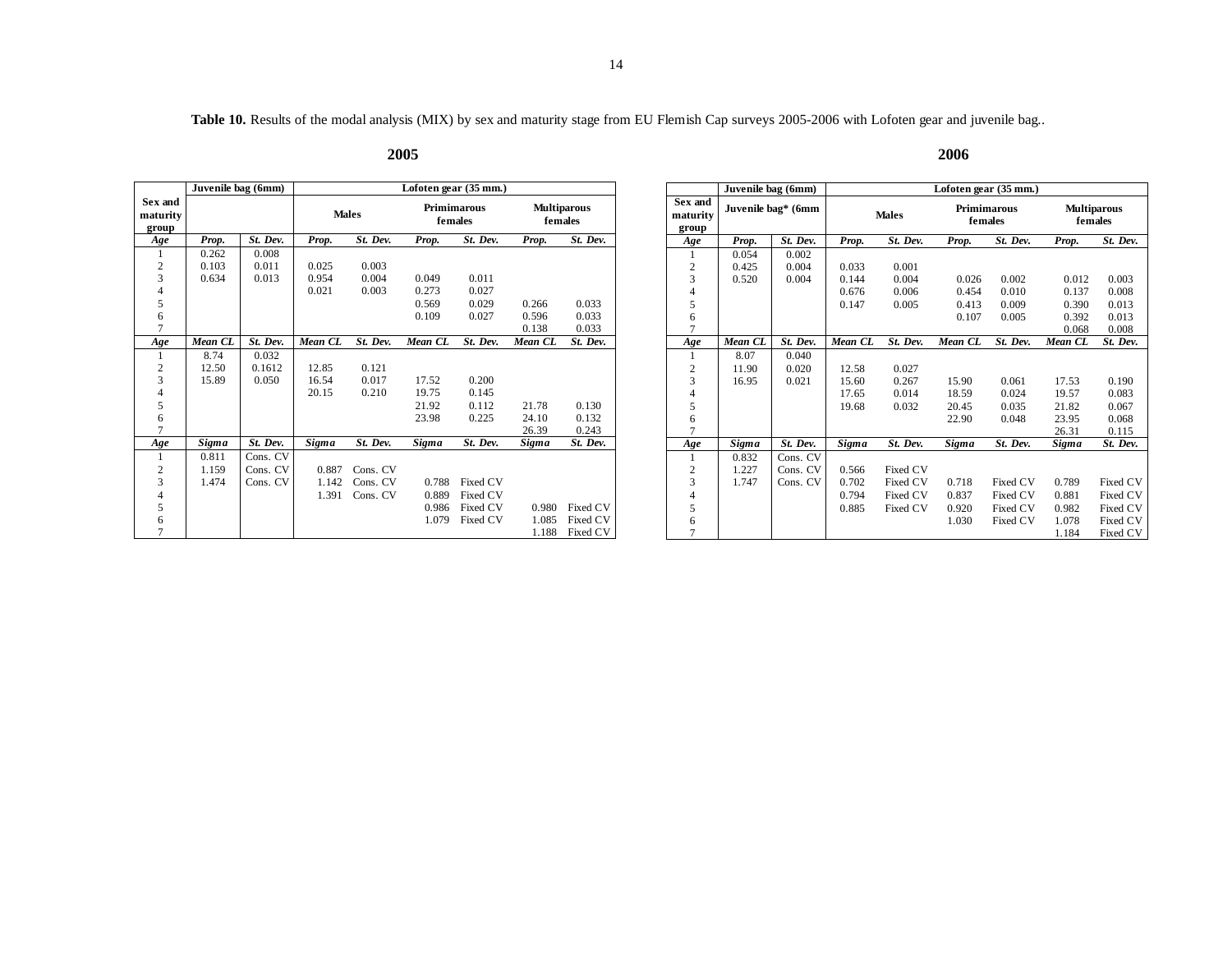| Year       | 1988. | 1989      | 1990 | 1991 | 1992 | 1993 | $1994^1$ | 1995           | 1996 | 1997      | $1998^2$  | 1999 | 2000 | 2001 | 2002      | 2003      | 2004 | 2005 | 2006  | Mean CL |
|------------|-------|-----------|------|------|------|------|----------|----------------|------|-----------|-----------|------|------|------|-----------|-----------|------|------|-------|---------|
| Age-class  |       |           |      |      |      |      |          |                |      |           |           |      |      |      |           |           |      |      |       |         |
|            |       |           |      |      |      |      |          |                |      |           | 10.3      | 8.5  | 10.3 | 10.5 | 10.2      | 9.3       |      |      |       | 10.2    |
|            |       |           |      |      |      |      |          |                |      | 14.4 15.7 | 14.2      | 14.4 | 14.4 |      | 14.2 15.1 | 15.5 14.4 |      | 12.9 | 12.6  | 14.5    |
| 3          | 18.2  | 15.4      |      | 18.0 | 18.2 | 15.8 | 17.4     | 16.8           | 20.6 | 19.7      | 18.9      | 17.7 | 18.3 | 16.5 | 18.3      | 19.5      | 19.0 | 16.6 | 15.7  | 17.9    |
| 4          | 20.3  | 20.4      | 20.8 | 20.0 | 19.7 | 20.4 | 21.6     | 21.5           | 22.6 | 23.0      | 21.8      | 21.7 | 20.4 | 20.4 | 21.7      | 21.1      | 22.2 | 19.9 | 18.1  | 20.6    |
| 5          |       | 26.3 24.2 | 25.9 | 24.4 | 24.0 | 24.2 | 24.8     | 23.0 25.3 24.8 |      |           | 23.5 23.8 |      | 22.7 | 23.1 | 23.7      | 23.3      | 24.1 | 21.9 | 20.7  | 23.3    |
| 6          | 29.5  | 28.7      | 28.8 | 26.5 | 27.3 | 26.3 | 27.9     | 26.0           | 27.5 | 26.5      | 25.9      | 26.1 | 25.0 | 25.6 | 25.0      | 26.2      | 26.7 | 24.1 | 23.7  | 26.0    |
| 7          | 32.2  | 31.7      | 32.1 | 29.6 | 29.2 | 28.3 | 30.3     | 28.4           | 29.6 | 29.3      | 29.0      | 28.7 | 27.4 | 29.1 | 27.4      | 28.7      | 28.0 | 26.4 | 26.3  | 28.5    |
| 8          |       |           |      | 31.2 |      |      |          |                |      |           |           |      |      |      |           |           |      |      |       | 31.2    |
| Total (mm) | 26.4  | 25.2      | 22.5 | 24.9 | 26.2 | 21.4 | 25.3     | 23.0           | 21.5 | 23.1      | 18.1      | 20.1 | 20.5 | 20.1 | 19.6      | 20.2      | 18.9 | 18.5 | 19.79 | 20.0    |

Table 11. Mean length (mm.) at age by years in EU Flemish Cap surveys

 $1$ Codend mesh-size 40 mm.<br>  $2$ Codend mesh-size 25 mm.

|  | <b>Table 12.</b> Abundance $(10^{\circ})$ at age by years in EU Flemish Cap surveys. |
|--|--------------------------------------------------------------------------------------|
|--|--------------------------------------------------------------------------------------|

| Year<br>Age-class | 1988. | 1989 | 1990 | 1991 | 1992        | 1993  | 1994' | 1995 | 1996  | 1997  | $1998^2$ | 1999  | 2000  | 2001  | 2002  | 2003  | 2004  | 2005  | 2006  |
|-------------------|-------|------|------|------|-------------|-------|-------|------|-------|-------|----------|-------|-------|-------|-------|-------|-------|-------|-------|
|                   |       |      |      |      |             |       |       |      |       |       | 944      | 13    | 89    | 28    | 1806  | 142   |       |       |       |
|                   |       |      |      |      |             |       |       |      | 3424  | 629   | 54968    | 4735  | 1069  | 3321  | 11004 | 12572 | 27415 | 1792  | 582   |
|                   | 133   | 11   |      | 472  | 1586        | 7878  | 427   | 2431 | 8571  | 2894  | 42349    | 23924 | .7044 | 18773 | 47872 | 17744 | 9603  | 69026 | 3005  |
| 4                 | 1232  | 821  | 4039 | 2596 | 1459        | 3760  | 875   | 2764 | 1530  | 2410  | 7073     | 14962 | 10740 | 20148 | 11276 | 5484  | 6425  | 5240  | 19488 |
|                   | 2334  | 809  | 919  | 4654 | 4396        | 2052  | 726   | 1203 | 2730  | 3218  | 7891     | 6008  | 5721  | 11844 | 10467 | 9073  | 7831  | 10500 | 12046 |
| 6                 | 1631  | 828  | 331  | 3885 | 11289       | 4458  | 1806  | 2146 | 648   | 1152  | 4136     | 2043  | 3488  | 3232  | 3112  | 2426  | 1330  | 7576  | 5217  |
|                   | 153   | 108  | 15   | 1025 | 3975        | 492   | 75    | 1217 | 437   | 158   | 152      | 81    | 605   | 156   | 545   | 85    | 206   | 1407  | 647   |
| 8                 |       |      |      | 332  |             |       |       |      |       |       |          |       |       |       |       |       |       |       |       |
| total ('00000)    | 5482  | 2578 | 5304 |      | 12964 22705 | 18641 | 3909  | 9760 | 17339 | 10461 | 117514   | 51766 | 38757 | 57501 | 86082 | 47526 | 52810 | 95539 | 40985 |
|                   |       |      |      |      |             |       |       |      |       |       |          |       |       |       |       |       |       |       |       |

 $1^1$ Codend mesh-size 40 mm.<br>  $2^2$ Codend mesh-size 25 mm.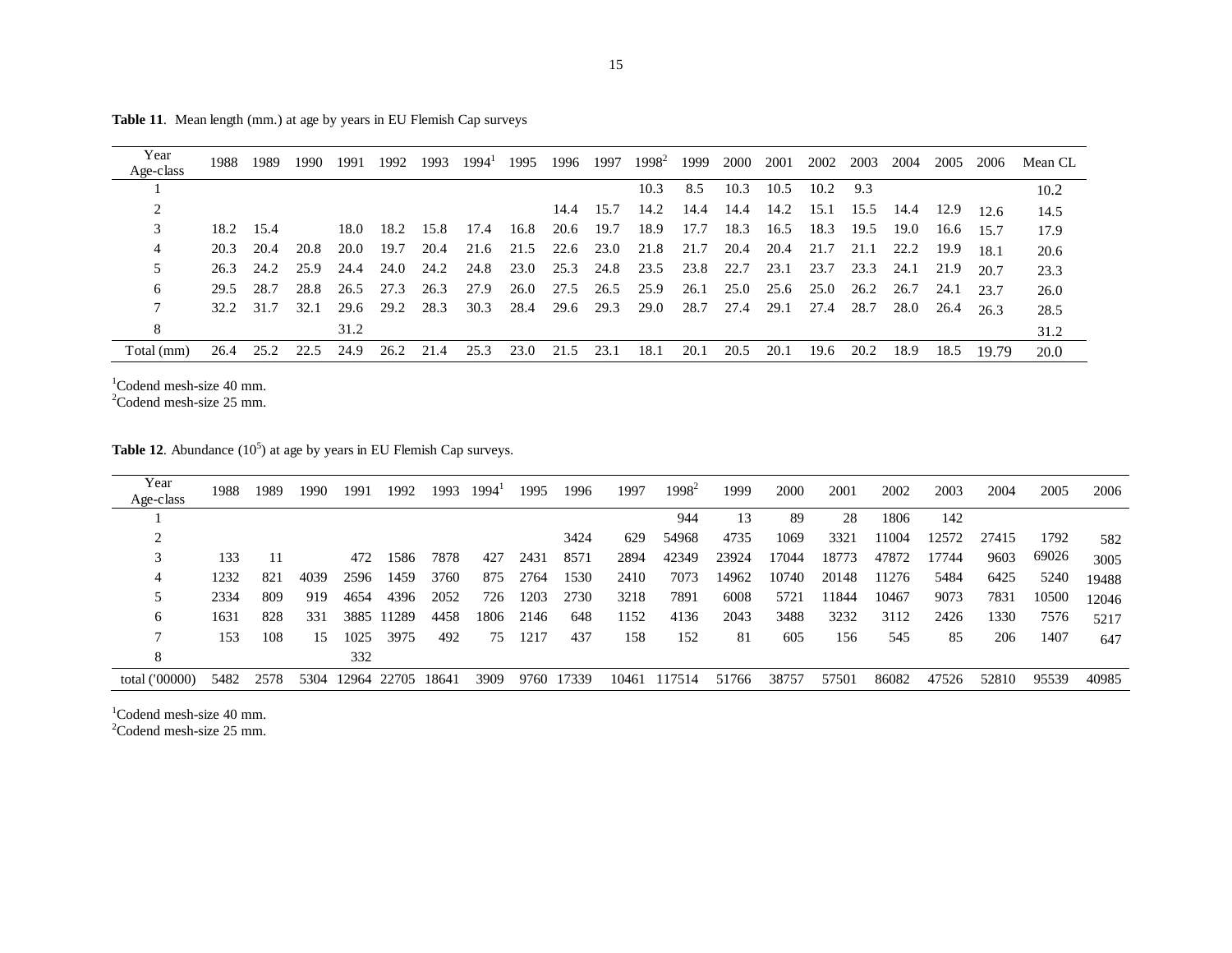| Year<br>Age-class | 1988 | 1989 | 1990 | 1991  | 1992  | 1993  | 1994 | 1995 | 1996  | 1997 | $1998^2$ | 1999  | 2000  | 2001  | 2002  | 2003  | 2004  | 2005  | 2006  |
|-------------------|------|------|------|-------|-------|-------|------|------|-------|------|----------|-------|-------|-------|-------|-------|-------|-------|-------|
|                   |      |      |      |       |       |       |      |      |       |      | 60       | 0.5   | 6     |       | 114   | 6     |       |       |       |
|                   |      |      |      |       |       |       |      |      | 609   | 139  | 9039     | 832   | 183   | 572   | 2178  | 2541  | 4660  | 187   | 57    |
|                   | 44   |      |      | 166   | 610   | 2144  | 145  | 685  | 4552  | 1270 | 16203    | 7811  | 5924  | 5018  | 16710 | 7134  | 3730  | 15782 | 586   |
| 4                 | 575  | 387  | 2053 | 1214  | 705   | 2083  | 554  | 1658 | 1071  | 1705 | 4099     | 9016  | 5233  | 9992  | 6436  | 2762  | 3969  | 2109  | 5882  |
| 5                 | 2377 | 626  | 888  | 3843  | 3683  | 1823  | 681  | 892  | 2703  | 2853 | 5719     | 4784  | 3838  | 8321  | 7758  | 6197  | 6206  | 5702  | 5547  |
| 6                 | 2334 | 1053 | 436  | 4094  | 3637  | 4948  | 2374 | 2313 | 827   | 1249 | 4038     | 2138  | 3112  | 3087  | 2696  | 2339  | 1430  | 5531  | 3606  |
|                   | 285  | 183  | 28   | 1478  | 5801  | 675   | 124  | 1728 | 700   | 234  | 207      | 112   | 706   | 215   | 616   | 108   | 254   | 1365  | 621   |
| 8                 |      |      |      | 557   |       |       |      |      |       |      |          |       |       |       |       |       |       |       |       |
| total (ton.)      | 5615 | 2252 | 3405 | 11352 | 24436 | 11673 | 3879 | 7276 | 10461 | 7449 | 39365    | 24695 | 19002 | 27206 | 36508 | 21087 | 20248 | 30675 | 16299 |

Table 13. Biomass estimated (tons) at age by years in EU Flemish Cap surveys.

 $1$ Codend mesh-size 40 mm.

 $2^2$ Codend mesh-size 25 mm.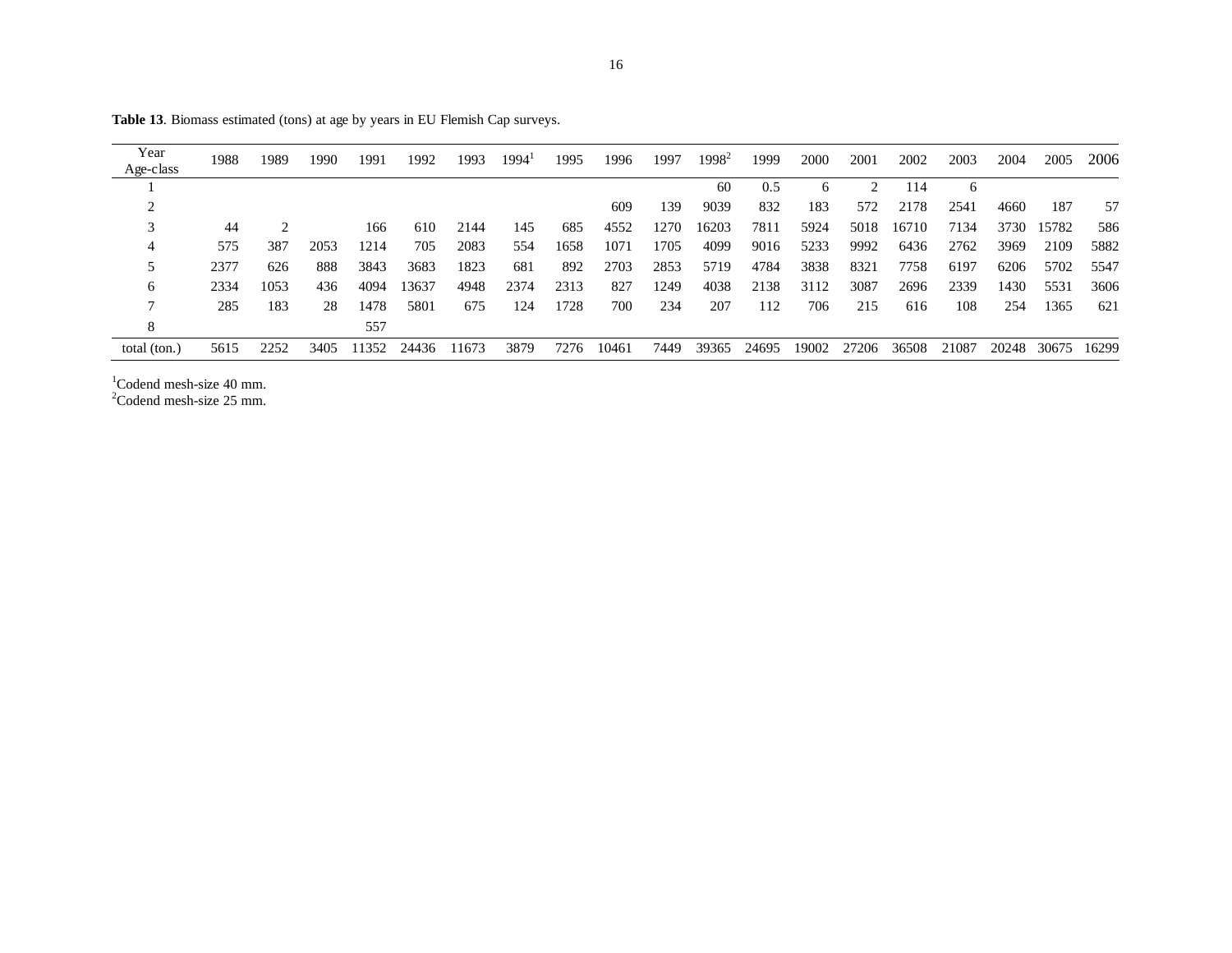

**Fig. 1**. Chart with the positions of the hauls carried out in EU Flemish Cap survey 2006.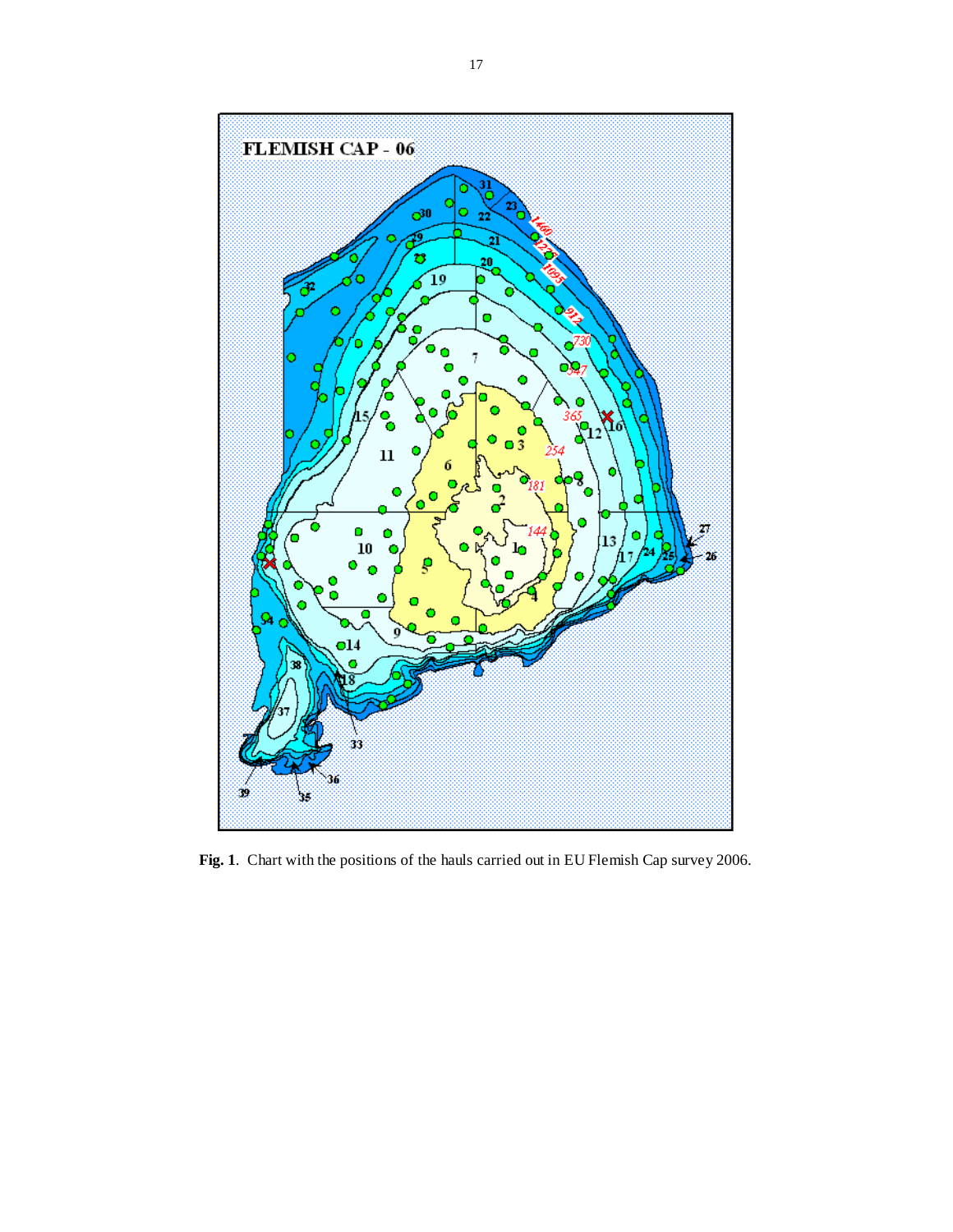

**Fig. 2**. Shrimp catches distribution (kg/tow) from EU Flemish Cap survey in summer 2006.



**Fig. 3.** Total, female and adult biomass (shrimp bigger than 20 mm CL) from EU Flemish Cap 1988-2006 surveys.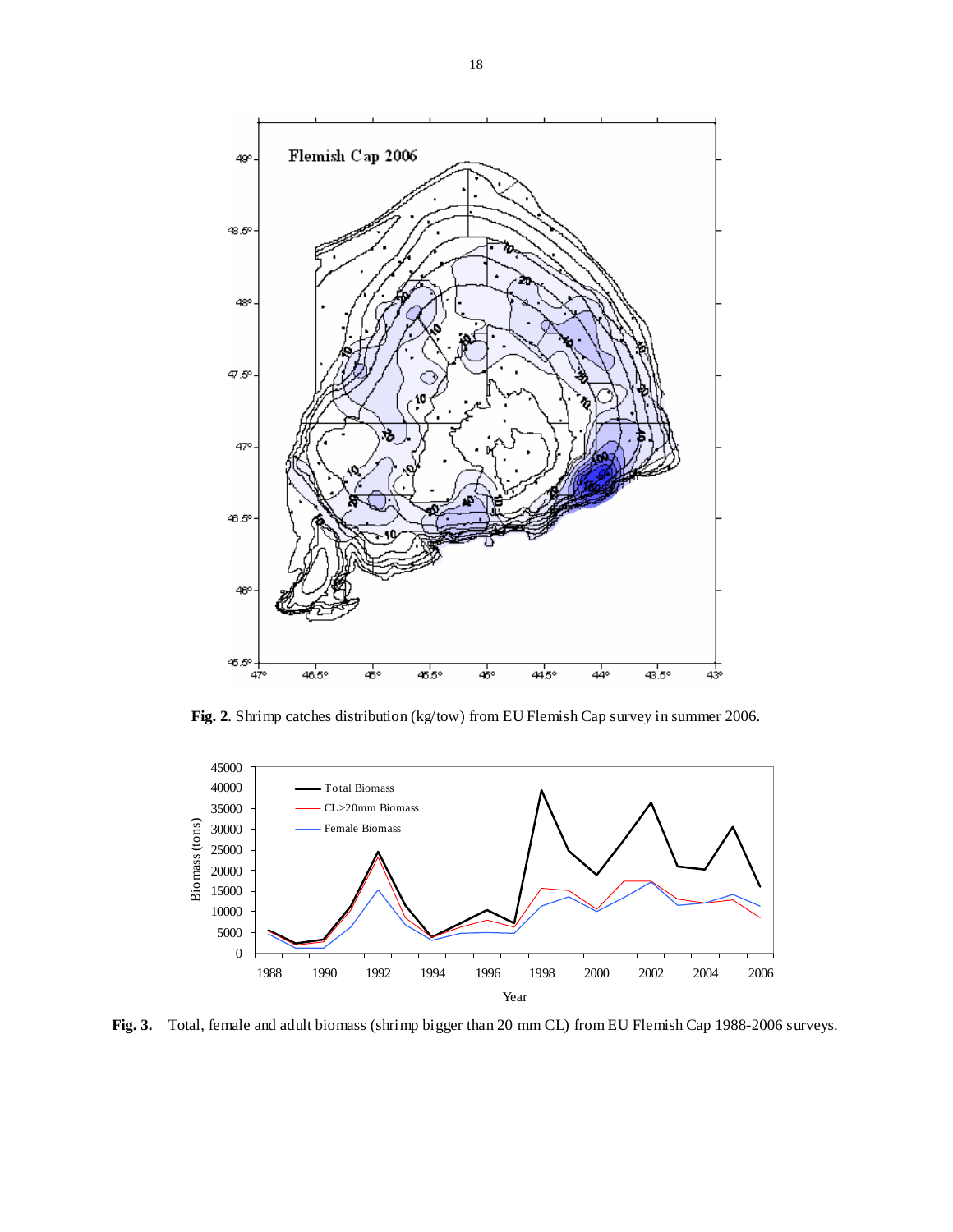

**Fig. 4**. Differences between total biomass and adult biomass (>20 mm.) as percentage of total biomass.



Figure 5.- Lengths (CL) at sex change (a) and maturity(b) of shrimp in the series of EU Flemish Cap surveys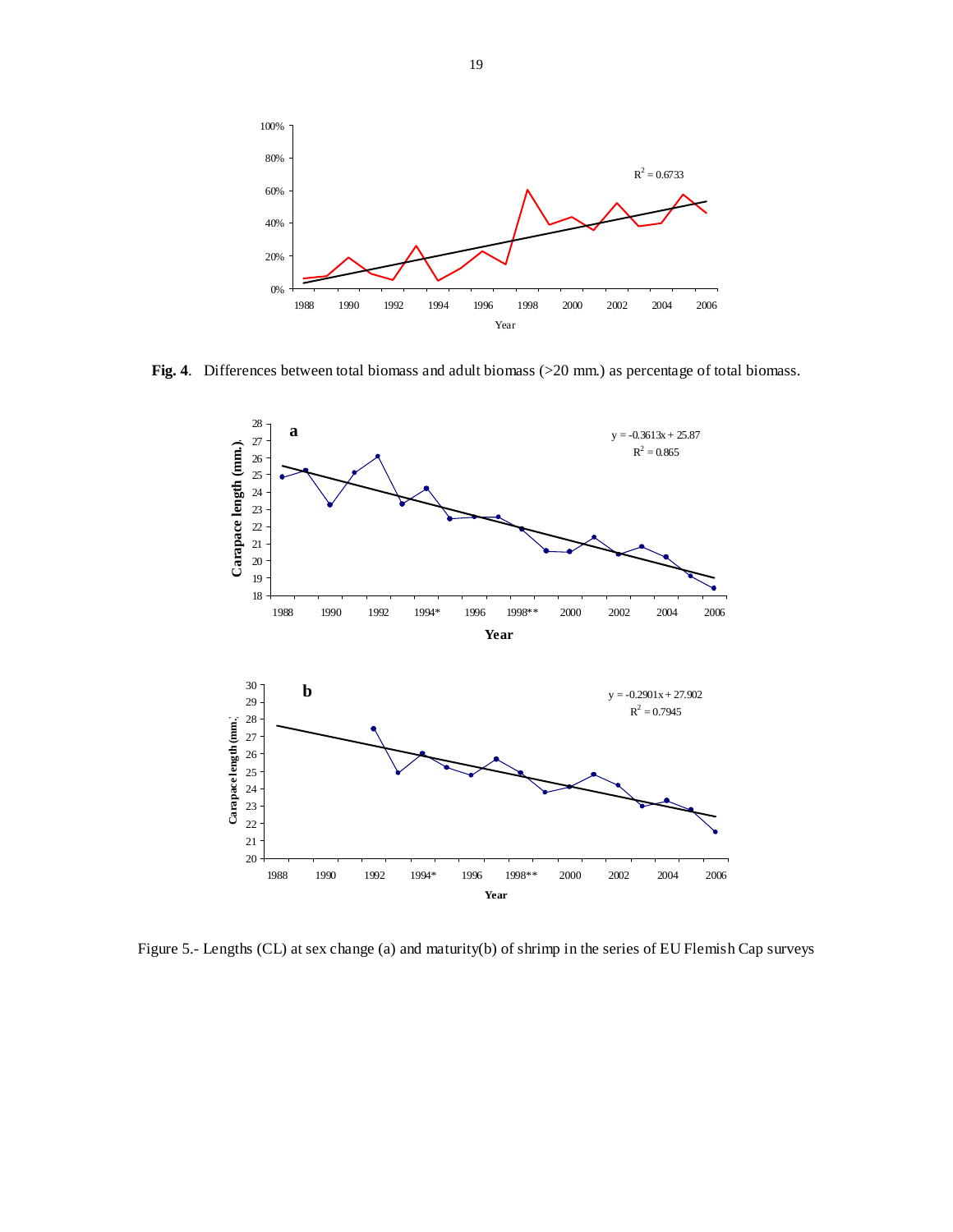

Fig. 6. Shrimp size distribution from Flemish Cap 1998-2006 surveys. Y-Axis=Frequency (10<sup>6</sup>), X-Axis=Carapace Length (mm).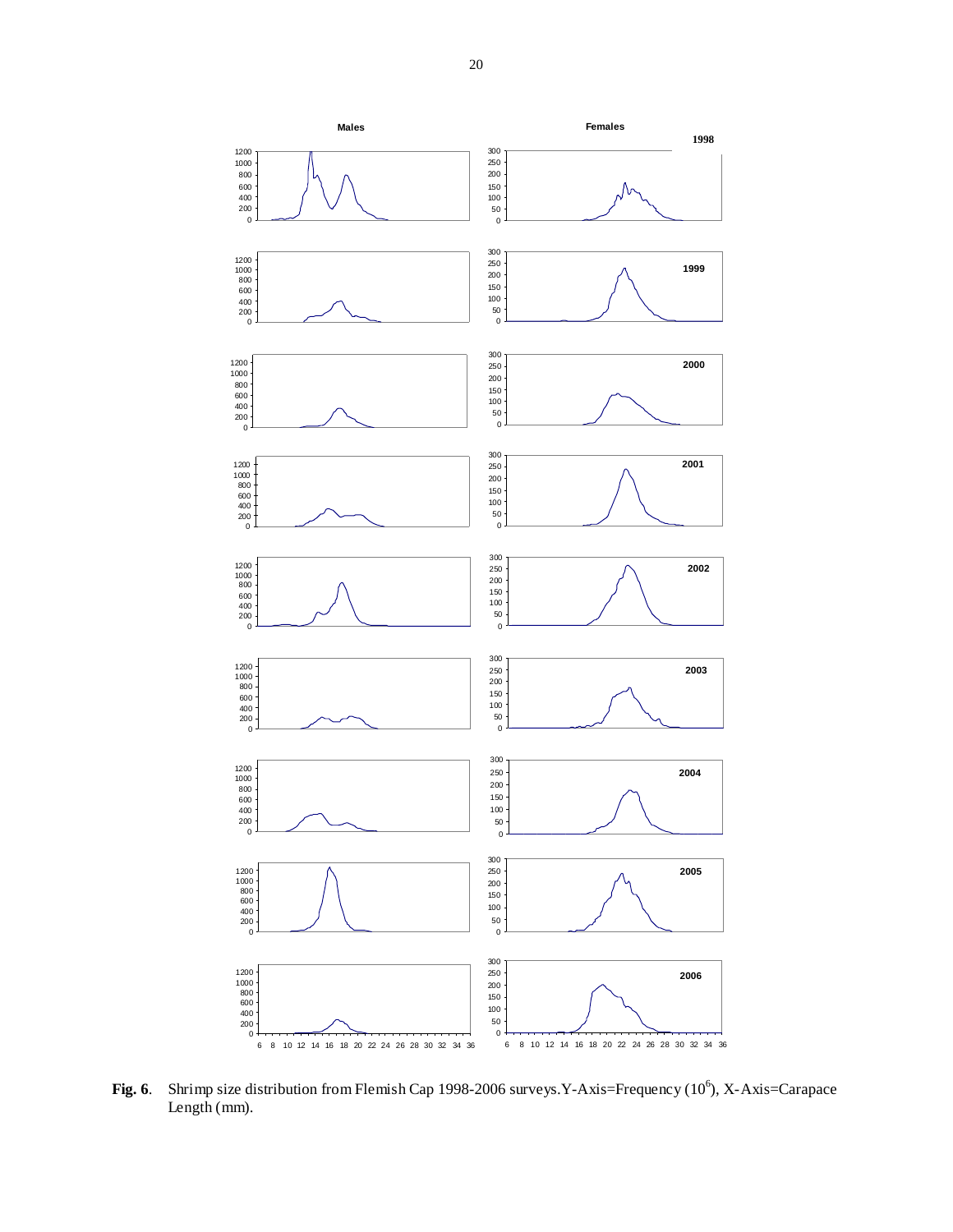

**Fig. 7.** Shrimp modal and age groups in 2006 EU survey on Flemish Cap from juvenile bag. (letters from Table 9) .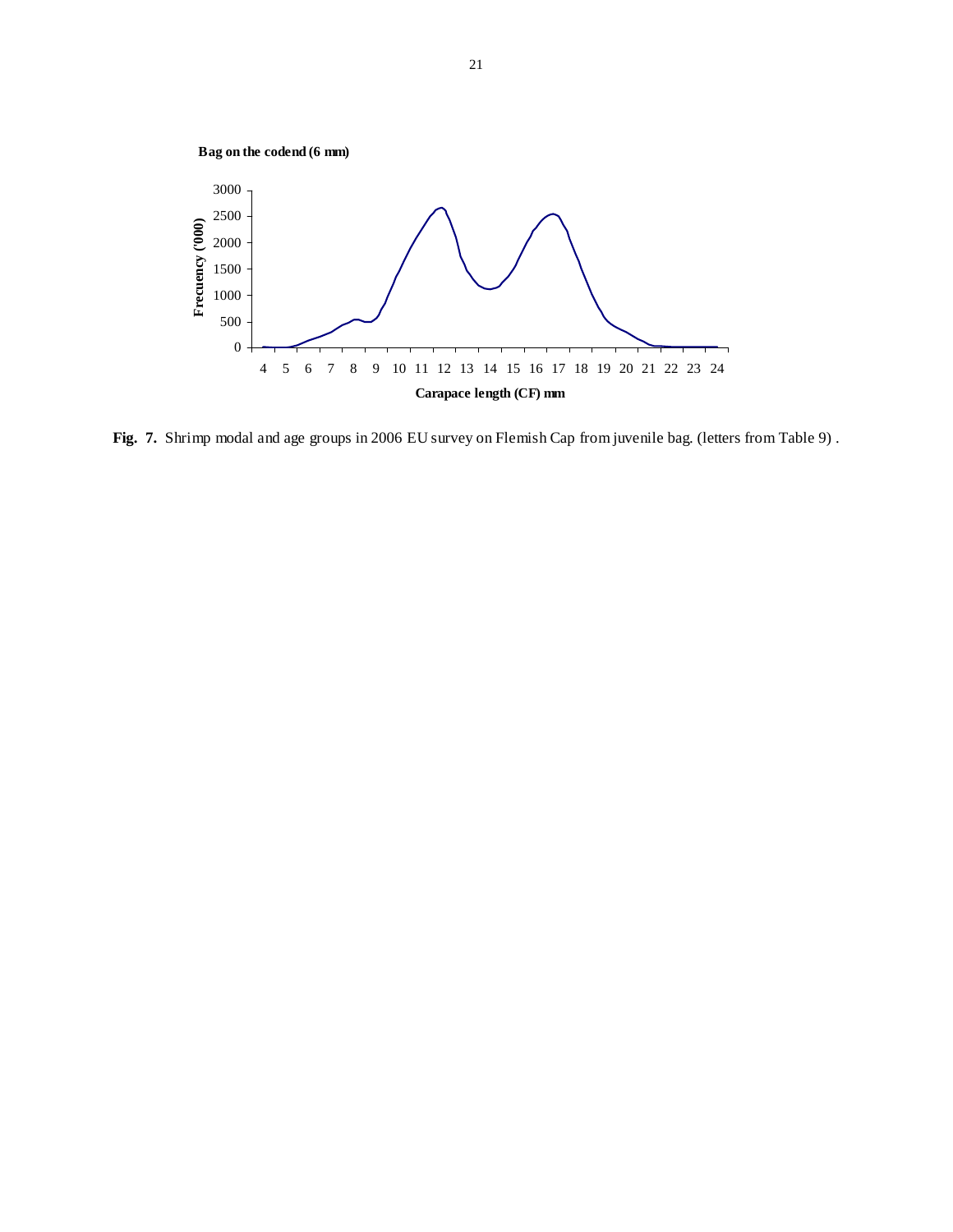

**Fig. 8**. Shrimp length-weight relationships by sex and maturity stages in 2006 on EU Flemish Cap survey.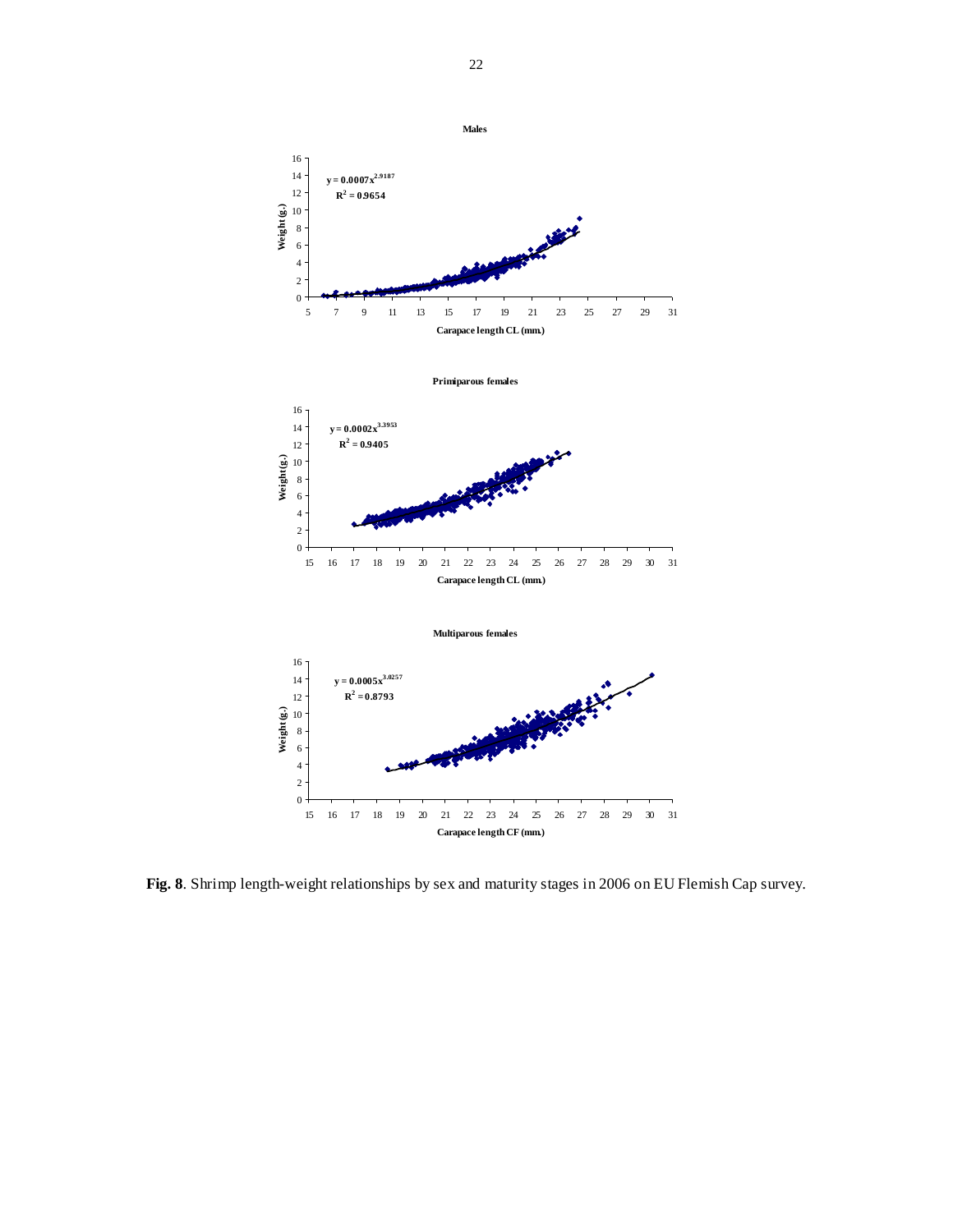

**Fig. 9.** Shrimp modal and age groups in 2006 EU Flemish Cap survey (letters from table 9).



**Fig. 10**. Shrimp mean lengths at age in the series of EU surveys on Flemish Cap.